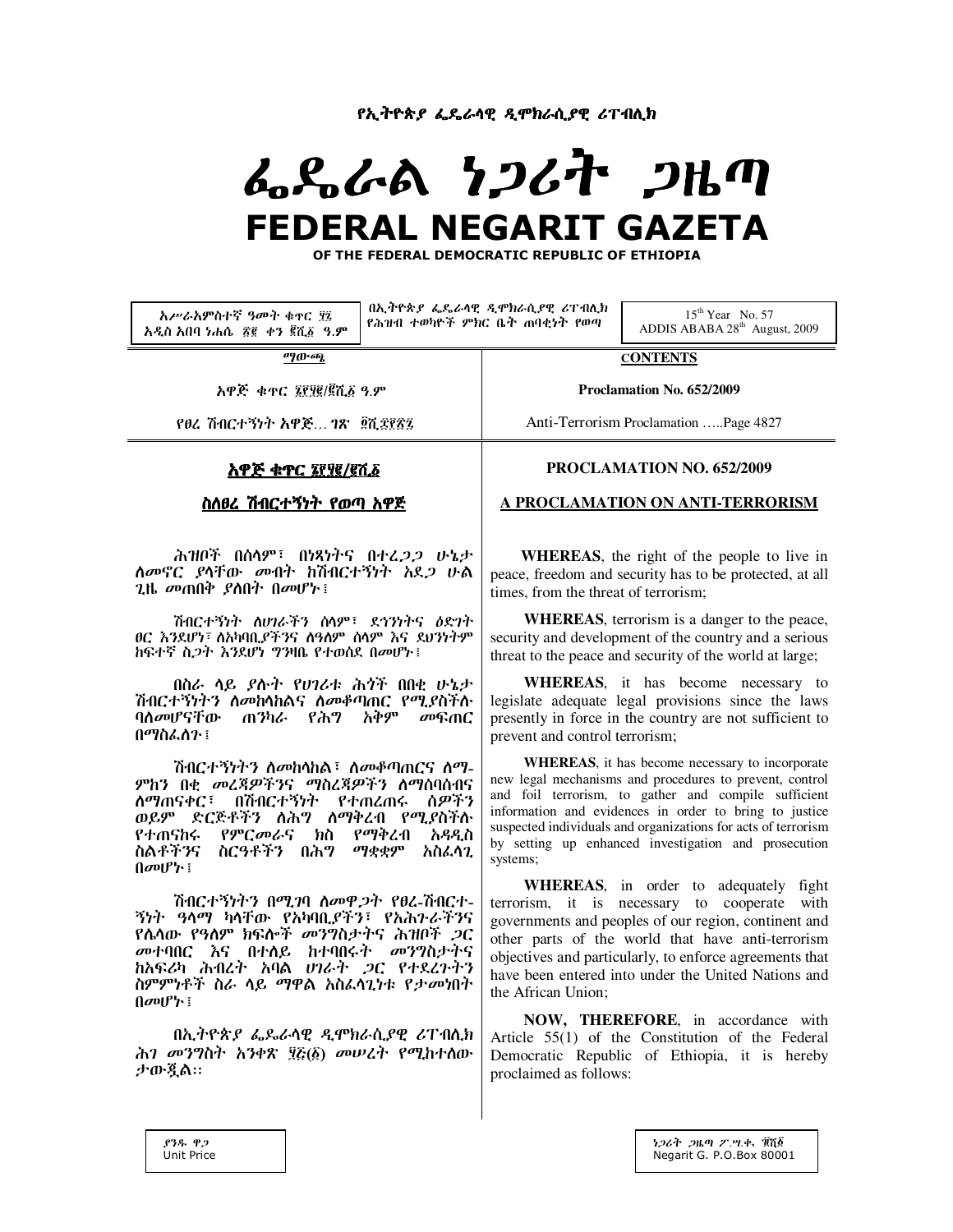## <u>ክፍል አንድ</u> ጠቅሳሳ

## ፩. <u>አጭር ርዕስ</u>

ይህ አዋጅ 〝የፀረ ሽብርተኝነት አዋጅ ቁጥር ፤፻፶፪/፪ሺ፩" ተብሎ ሲጠቀስ ይችሳል።

# ፪. ትርጓሜ

*የቃ*ሱ *አገ*ባብ ሌላ ትርጉም የሚያሰጠው ካልሆነ በስተቀር በዚህ አዋጅ ውስዋ፡-

- ፩/ ``ንብረት" ማስት ማናቸውም ግዙፍነት ያስው ወይም የሴስው ወይም ተንቀሳቃሽ ወይም የማይንቀሳቀስ ሀብት ሲሆን፣ የባንክ ሂሳብን የመሰሱ የዚሁ ንብረት ወይም ሀብት ባለሃብ ትነትን ወይም ጥቅምን የሚያስረዱ ሰነዶችና ደብተሮችን ያካትታል፤
- "ከሽብርተኝነት ድርጊት የተገኘ ንብረት" ማለት  $\vec{e}$ 7ንዘብን ጨምሮ በማንም ስም፣ ይዞታ ወይም ቁጥጥር ስር ቢ*ገኘም* ከሽብርተኝነት ድርጊት በመነጨ ንብረት አማካኝነት የተገኘ ወይም
- ፫/ 〝የሽብርተኛ ንብረት" ማለት ከሽብርተኝነት ድር-*ጊት የተገኘ ን*ብረት፣ የሽብርተኛ ድርጅት *ን*ብረት ወይም የሽብርተኝነት ድርጊት ስመፌፀም የዋስ፣ እየዋስ ያስ ወይም የሚውል ንብረት ነው ፤
- <u> ō/ "ሽብርተኛ ድርጅት" ማስት፡-</u>
	- ሀ) የሽብርተኝነት ድርጊትን የመፌፀም ዓለማ  $0.89$ የሽብርተኝነት ድርጊት ያስው ስመፌፀም  $P \phi \chi$  :  $P + H \mathcal{Q} \chi$  :  $P\lambda$ .A $\sigma$ ያስፌጸመ ወይም እንዲፌፀም በማናቸውም ሁኔታ የሬዳ ወይም ያነሳሳ ከሁለት ያሳነሱ አባላትን የያዘ ቡድን፣ *ማ*ህበር ወይም ድርጅት፣ ወይም
	- ስ) በዚህ አዋጅ መሰረት በሽብርተኝነት የተሰየመ ድርጅት፣
	- ነው ፤
	- *ξ|* აእ*ገታ ወይም ጠስፋ" ማስተ* ስጡን በመያዝ ወይም በቁጥጥር ስር በማድረግ *የያ*ዘው*ን* ሰው ስመልቀቅ መንግስተ አንድ ነገር ካላደረገ የያዘውን ሰው እንደሚገድል፣ ከባድ *ጉዳት እን*ደሚያደርስበት ወይም እ*ን*ደማይስቀው *መ*ዛት ነው፤
	- $\tilde{z}l$ "ማነሳሳት" ማስት ድርጊቱ ባይሞከርም ሌላውን ሰው በመንትንት፣ ተስፋ በመስጠት፣ በ7ንዘብ፣ በስጦታ፣ በማስፌራራት ወይም በማናቸውም ሌላ ዘዴ የሽብርተኝነት ድርጊት እንዲፌጸም *ማግ*ባባት ነው፤
	- $\ddot{\mathbf{z}}$ *ግ*ሎት ስመስጠት የተደራጁ የኤሌክትሮኒክ፣ የኢንፎርሜሽን ኮሚዩኒኬሽን፣ የትራንስፖርት፣ የፋይናንስ፣ የህዝብ ግል*ጋ*ሎት መስጫ፣ የመ ሰረተ ልማት ወይም እነዚህን የመሰሱ ተቋማት ወይም ስርአቶች ነው ፡

## **PART ONE GENERAL**

## 1. Short Title

This Proclamation may be cited as the "Anti-Terrorism Proclamation No.652/2009".

# 2. Definitions

In this Proclamation, unless the context otherwise requires:

- "property" means any asset whether corporeal  $\frac{1}{2}$ or incorporeal or movable or immovable, and includes deeds and instruments evidencing title to or interest in such asset such as bank accounts:
- "proceeds of terrorism" means any property,  $2l$ including cash, derived or obtained from property traceable to a terrorist act, irrespective of a person in whose name such proceeds are standing or in whose possession or control they are found;
- "terrorist property" means proceeds of  $3/$ terrorism, properties of a terrorist organization or property which has been or is being or will be used to commit a terrorist act;
- $41$ "terrorist organization" means:
	- a group, association or organization which is composed of not less than two members with the objective of committing acts of terrorism or plans, prepares, executes or cause the execution of acts of terrorism or assists or incites others in any way to commit acts of terrorism; or
	- b) an organization so proscribed as terrorist in accordance with this Proclamation;
- 5/ "hostage taking or kidnapping" means seizing or detaining and threatening to kill, to injure or to continue to detain a person in order to compel the government to do something as a condition for the release of the hostage;
- $6/$ "incitement" means to induce another person by persuasion, promises, money, gifts, threats or otherwise to commit an act of terrorism even if the incited offence is not attempted;
- 7/ "public" services" means electronic, information communication, transport, finance, public utility, infrastructure or other similar institutions or systems established to give public service;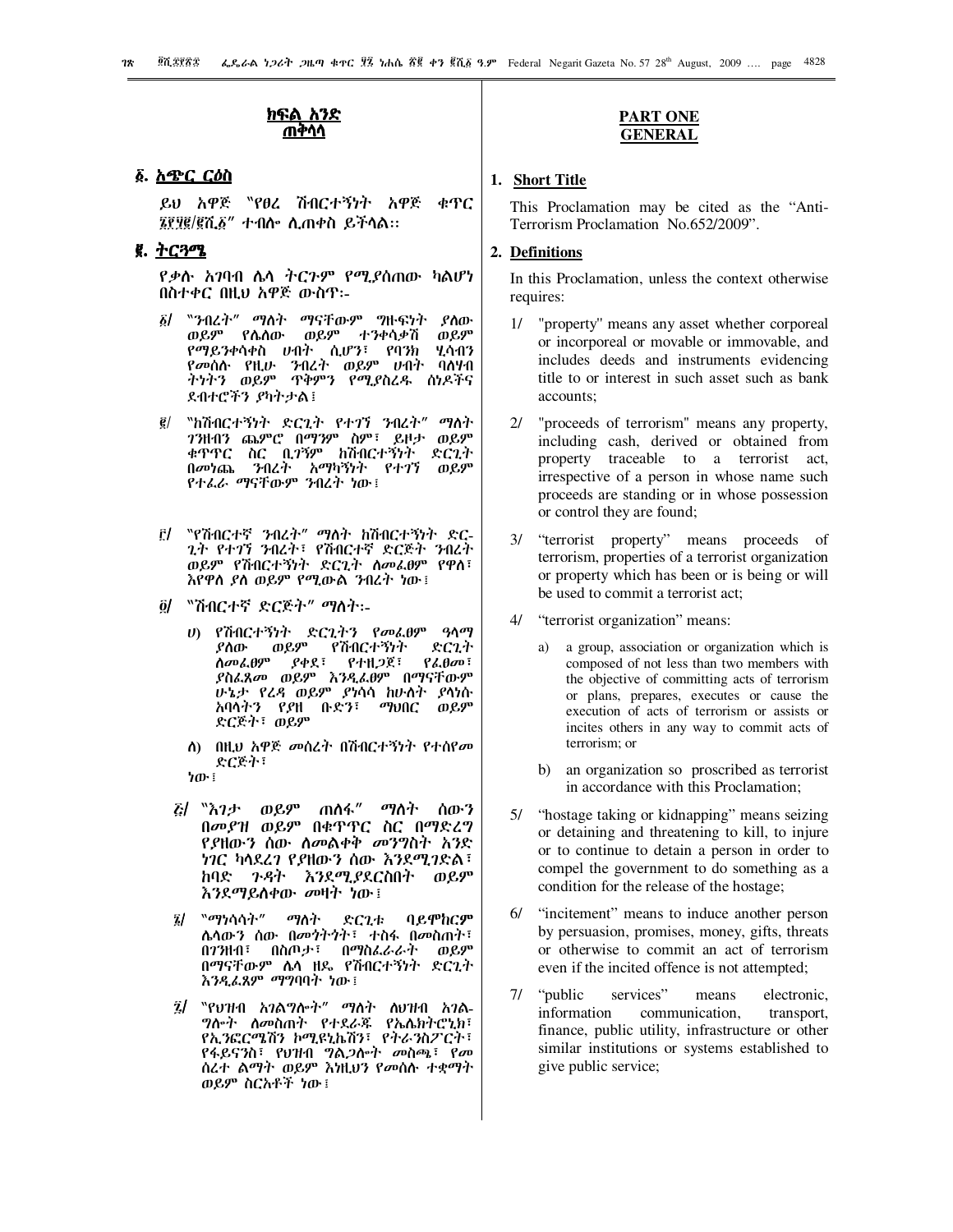- ፰/ "ዲጂታል ማስረጃ" ማስት በዲጂታል ቅርፅ የተቀመጠ ወይም የተሳሰፌ የማስረጃነት ዋጋ *ያስ*ው ሆኖ በማናቸውም ማስተሳሰ*ሌያ* ሳይ በኮምፒውተር፣ በኮምፒውተር ውስዋ ወይም በሴሳ ተመሳሳይ መሳሪያ የተቀረፀ ወይም የተቀመጠ በሰው<sup>፣</sup> በኮምፒውተር ወይዎ በተመሳሳይ መሳሪያ መነበብ ወይም መረዳት የሚችል መረጃ ሲሆን በመግለጫ፣ በህትመት ወይም በሴሳ መንገድ የሚወጣ የዚህት መረጃ ውጤት ይጨምራል፤
- $\ddot{\theta}$ / "መንግስት" ማስት የፌዶራል መንግስት ወይም የክልል መንግስት ወይም የመንግስት አካል ወይም የውጭ ሀገር መንግስት ወይም የዓለም አቀፍ ድርጅት ነው ፤
- "ፍርድ ቤት" ማስት እንደ አ**ግባ**በነቱ  $\tilde{I}/$ የፌዶራል ከፍተኛ ፍርድ ቤት ወይም *የፌ*ዴራል ጠቅሳይ ፍርድ ቤት ነው፤
- ፲፩/ "ፖሊስ" ማለት የፌዴራል ፖሊስ ወይም የፌዴራል ፖሊስ ሥልጣን በውክልና የተሰጠው የክልል ፖሊስ ማለት ነው፤
- ፲፪/ "ሰው" ማስት የተፌዋሮ ሰው ወይም በህግ የሰው*ነት መ*ብት የተሰጠው አካል ነው፤
- ፲፫/ ማንኛውም በወንድ スナ የተገለጸው አነ*ጋገ*ር ሴትንም ይጨምራል።

# <u>ክፍል ሁለት</u>

# <u>ስለሽብርተኝነት እና ተያያዥ ወንጀሎች</u>

## <u>፫. የሽብርተኝነት ድርጊቶች</u>

ማንኛውም ሰው ወይም ቡድን የፖለቲካ፣ የሃይማኖ-ታዊ ወይም የአይዲዮሎጂ ዓላማን ለማራመድ በማሰብ በመንግሥት ሳይ ተፅዕኖ ስማሳደር፣ ሀብረተሰቡን ወይም የህብረተሰቡን ክፍል ለማስፌራራት ወይም የሃገሪቱን መሠረታዊ ፖለቲካዊ፣ ህገመንግሥታዊ፣ ኢኮኖሚያዊ ወይም ማህበራዊ ተቋማትን ለማና*ጋ*ት ወይም ለማፍረስ፡-

- ፩/ ሰው*ን የገ*ደሰ ወይም በአካሱ ሳይ ከፍተኛ *ጉዳት ያ*ደረሰ እንደሆነ፤
- ፪/ የህብረተሰቡን ወይም የህብረተሰቡን ክፍል ደህንነት ወይም ጤና ስከፍተኛ አደ*ጋ* ያ*ጋ*ስጠ እንደሆነ፤
- ፫/ እገታ ወይም ጠስፋ የፌፀመ እንደሆነ፤
- $\delta$ / በንብረት ሳይ ከፍተኛ ንዳት ያደረሰ እንደሆነ፤
- 8/ "digital evidence" means information of probative value stored or transmitted in digital form that is any data, which is recorded or preserved on any medium in or by a computer system or other similar device, that can be read or perceived by a person or a computer system or other similar device, and includes a display, printout or other output of such data;
- 9/ "government" means the federal or a state government or a government body or a foreign government or an international organization;
- 10/ "court" means Federal High Court or Federal Supreme Court, as the case may be;
- 11/ "police" means Federal Police or Regional State Police to whom the power of the Federal Police is delegated;
- 12/ "person" means a physical or juridical person;
- 13/ any expression in the masculine gender includes the feminine.

## **PART TWO**

#### **TERRORISM AND RELATED CRIMES**

## 3. Terrorist Acts

Whosoever or a group intending to advance a political, religious or ideological cause by coercing the government, intimidating the public or section of the public, or destabilizing or destroying the fundamental political, constitutional or, economic or social institutions of the country:

- 1/ causes a person's death or serious bodily injury;
- creates serious risk to the safety or health of  $2l$ the public or section of the public;
- $3/$ commits kidnapping or hostage taking;
- 4/ causes serious damage to property;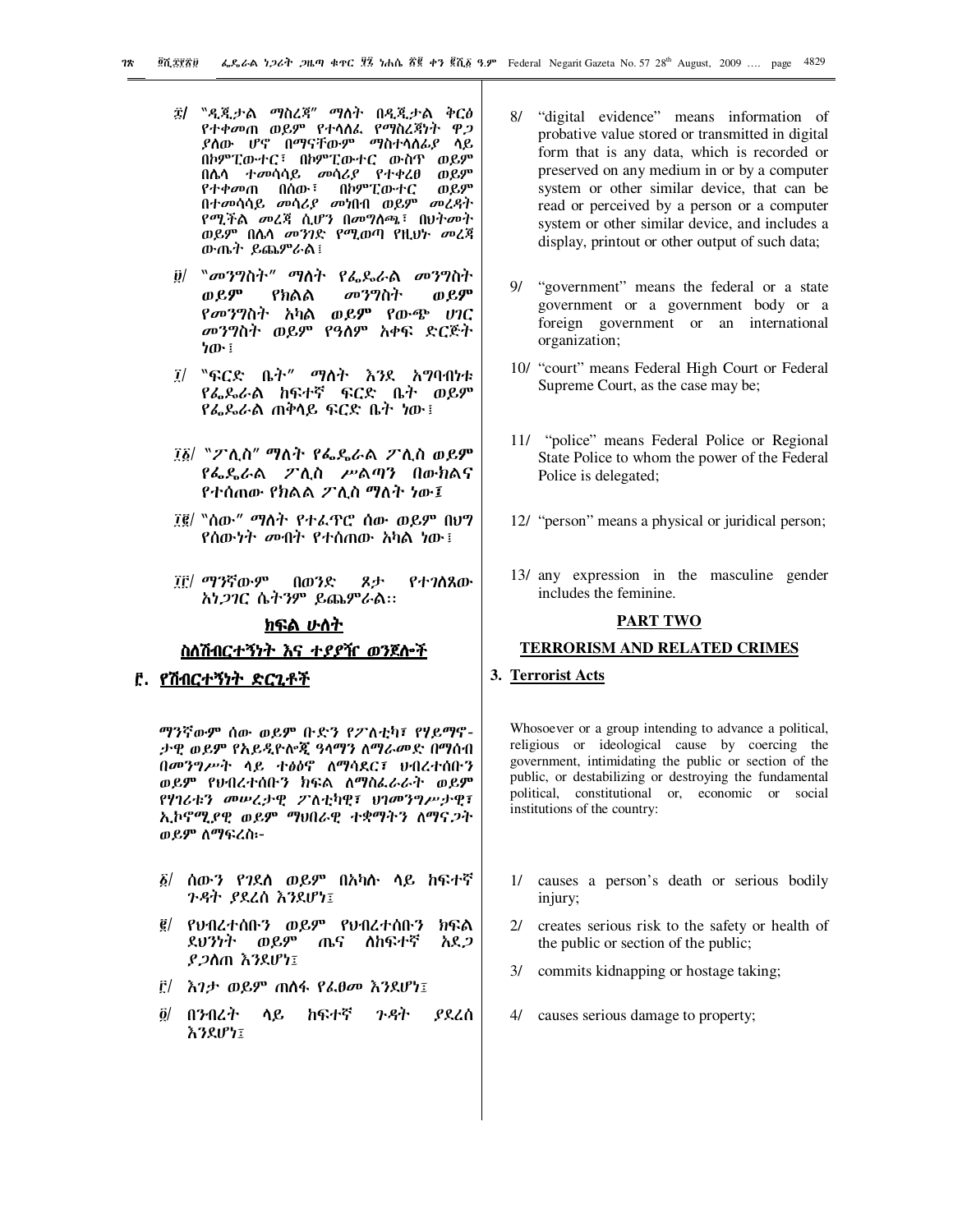- $E/$  በተፌዋሮ ሀብት፣ በአካባቢ፣ በታሪካዊ ወይም የባህል ቅርስ ሳይ ከፍተኛ *ጉዳ*ት *ያ*ደረሰ ふろえげケミ
- $\vec{a}$ / ማናቸውንም የህዝብ አንልግሎት ለከፍተኛ አደ*ጋ ያጋ*ስጠ፣ የ*ያ*ዘ፣ በቁጥጥር ስር *ያ*ደረ*ገ*፣ *ያ*ቋረጠ ወይም ያበሳሽ እንደሆነ፤ ወይም
- $\vec{z}$  በዚህ አንቀጽ ከንዑስ አንቀጽ (፩) እስከ (፮) ከተመለከቱት ድርጊቶች መካከል ማናቸው ንም ስመፌጸም የዛተ እንደሆነ፤

ከ፲፩ አመት እስከ እድሜ ልክ በሚደርስ ጽ৮ እስራት ወይም በሞት ይቀጣል።

# ፬. የሽብርተኝነት ድርጊት ስመፌፀም ማቀድ፣ መዘ*ጋ* ጀት፣ ማሴር፣ ማነሳሳትና ሙከራ

ማንኛውም ሰው በዚህ አዋጅ በአንቀጽ ፫ ከንዑስ አንቀጽ (፩) እስከ (፮) የተመለከተውን ማናቸው ንም የሽብርተኝነት ድርጊት ስመራፀም ያቀደ፣ የተዘ*ጋ*ጀ፣ ያሴረ፣ ያነሳሳ ወይም የሞከረ እንደሆነ በዚሁ አንቀጽ በተቀመጠው መሠረተ ይቀጣል።

#### <u> ሯ. ሲሽብርተኝነት ድ*ጋ*ፍ መስጠት</u>

- ፩/ ማንኛውም ሰው የሽብርተኝነት ድርጊት አፌፃ ፀምን ወይም የሽብርተኛ ድርጅትን የሚረዳ መሆኑን እያወቀ ወይም ማወቅ ሲገባው፡-
	- ሀ) ሀሰተኛ ሰነድ ያዘጋጀ፣ ያቀረበ ወይም የሰጠ እንደሆነ፤
	- ስ) *የሙያ*፣ *የ*ልምድ፣ የሞራል  $P<sup>b</sup>$ nC ወይም ድ*ጋ*ፍ የሰጠ እንደሆነ፤
	- ሐ) ማናቸውንም ዓይነት ንብረት በማናቸ ውም ሁኔታ ያቀረበ፣ ያሰባሰበ ወይም እንዲቀርብ ያደረገ እንደሆነ፤
	- መ) የገንዘብ ወይም የፋይናንስ ወይም ሌሎች ያላቸው አገልግሎቶችን ተያያዥነት ያቀረበ ወይም የሰጠ እንደሆነ፤
	- *ψ***) ማናቸውንም ፈንጂ፣ ዳይናሚት፣ ሲቀ**ጣ ጠል የሚችል ነገር፣ የጦር መሳሪያ ወይም ሴሳ *ገዳ*ይነት ያስው መሳሪያ ወይም መርዛማ ነገር ያቀረበ ወይም የሰጠ እንደሆነ፤ ወይም
	- ወይም ሬ) ማናቸውም አይነት ሥልጠና ትምህርት ወይም  $\omega$ <sub>a</sub> የሰጠ እንደሆነ፤

ከ፤ እስከ ፲፭ አመት በሚደርስ ፅ৮ እስራት ይቀጣል።

- 5/ causes damage to natural resource, environment, historical or cultural heritages;
- 6/ endangers, seizes or puts under control, causes serious interference or disruption of any public service; or
- threatens to commit any of the acts stipulated  $71$ under sub-articles  $(1)$  to  $(6)$  of this Article;

is punishable with rigorous imprisonment from 15 years to life or with death.

# 4. Planning, Preparation, Conspiracy, Incitement and Attempt of Terrorist Act

Whosoever plans, prepares, conspires, incites or attempts to commit any of the terrorist acts stipulated under sub-articles  $(1)$  to  $(6)$  of Article 3 of this Proclamation is punishable in accordance with the penalty provided for under the same Article.

#### 5. Rendering Support to Terrorism

- 1/ Whosoever, knowingly or having reason to know that his deed has the effect of supporting the commission of a terrorist act or a terrorist organization:
	- provides, prepares or gives forged or  $a)$ falsified document:
	- b) provides a skill, expertise or moral support or gives advice;
	- c) provides, collects or makes available any property in any manner;
	- d) provides or makes available monetary, financial or other related services;
	- $e)$ provides or makes available any explosive, dynamite, inflammable substances, firearms or other lethal weapons or poisonous substances;  $\alpha$ <sup>r</sup>
	- f) provides any training or instruction or directive:

is punishable with rigorous imprisonment from 10 to 15 years.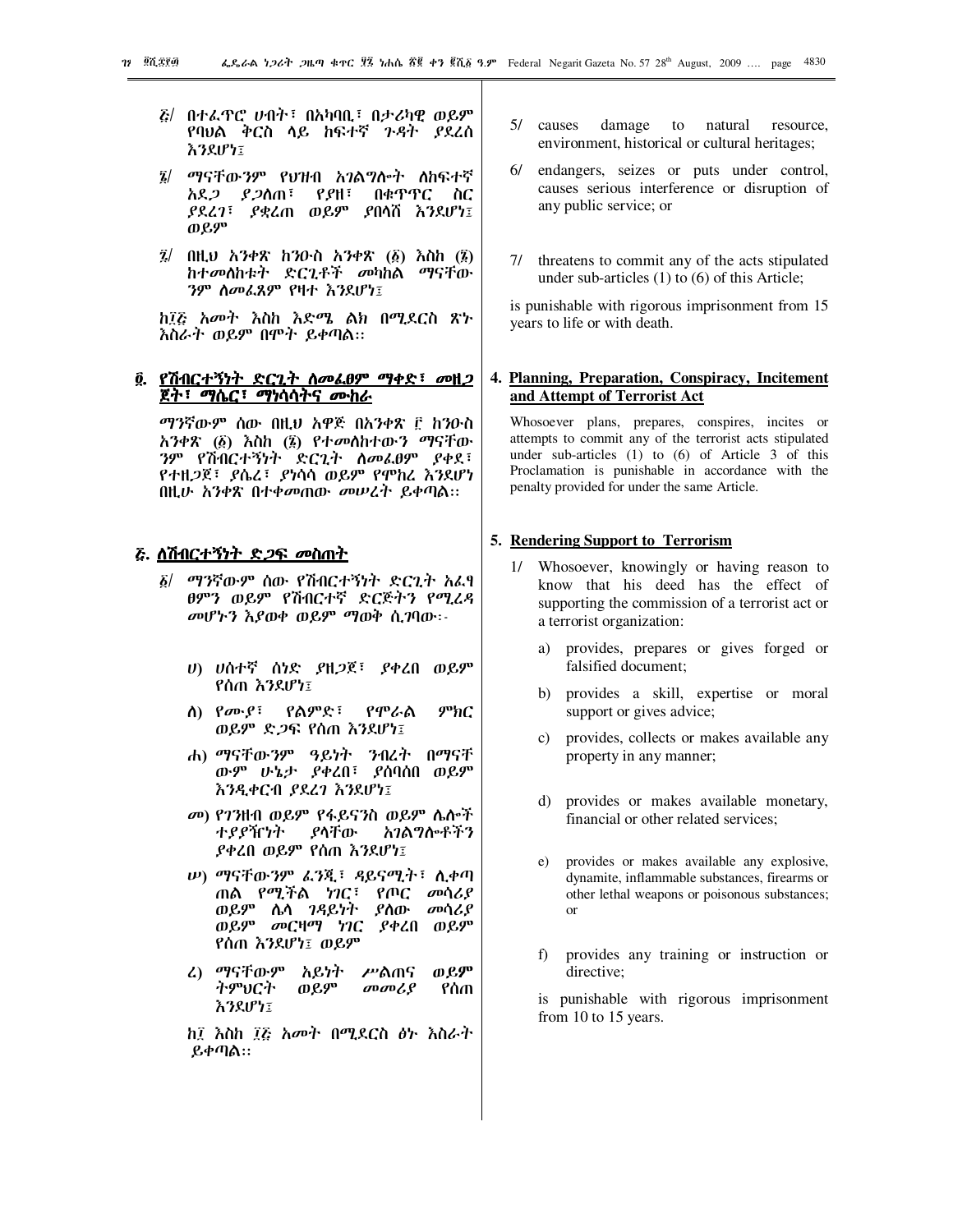$\vec{g}$ / ማንኛውም ሰው በዚህ አዋጅ የተመሰከተ የሽብርተኝነት ድርጊት የፌፀመ መሆኑን እያወቀ ስማንኛውም ሰው ከስሳ የሰጠ ወይ**ም** እንዲያመልጥ የረዳ ወይም የደበቀ እንደሆነ ከ፤ ዓመት እስከ እድሜ ልክ በሚደርስ ፅኑ እስራት ይቀጣል።

# <u>፮. ሽብርተኝነትን ስለማበረታታት</u>

ማንኛውም ሰው መልእክቱ እንዲታተምሳቸው የተደረገው የህብረተሰቡ አባሳት በከፊል ወይም በሙሱ በዚህ አዋጅ በአንቀጽ ፫ የተመስከተ ማናቸውንም የሽብርተኝነት ድርጊት እንዲፌጽሙ ወይም ሰመፌጸም እንዲዘ*ጋ*ጁ ወይም እንዲነሳሱ በቀዋታ ወይም በተዘዋዋሪ መንገድ የሚያበረታ ታቸው ወይም በማናቸውም ሴሳ ሁኔታ የሚገፋ ፋቸው እንደሆነ አድርገው ይረዱታል ተብሎ ሊ*ገመት የሚች*ል መልዕክት ሆነ ብስ<sub>ግ</sub> ወይም በግዶለሽነት ያተመ ወይም ያሳተመ እንደሆነ ከ፲ እስከ ፳ *ዓመት* በሚደርስ *ፅ*ኑ እስራት ይቀጣል።

# <u> ፯. በሽብርተኛ ድርጅት ውስጥ ስስመሳተፍ</u>

- *δ| ማን*ኛውም ሰው ለሽብርተኛ ድርጅት ወይም የሽብርተኝነት ድርጊቶችን ስመሬፀም ስው አባል የሆነ የመስመስ ወይም ወይም የወሰደ ወይም በድርጅቱ ስልጠና በማናቸውም መልክ የተሳተፌ እንደሆነ እንደየተሳተፎ ደረጃው ከሯ እስከ ፤ አመተ በሚደርስ ፅኑ እስራት ይቀጣል።
- *፪/ ማን*ኛውም ሰው በሽብርተኛ ድርጅት ውስጥ በአመራርነት ወይም በውሳኔ ስጪነት የሰራ እንደሆነ ከኟ ዓመት እስከ እድሜ ልክ በሚደርስ ፅኑ እስራት ይቀጣል።

# ፰. ለሽብርተኝነት ድርጊት መፌፀሚያነት እንዲውል <u>ንብረት መያዝ ወይም መጠቀም</u>

ማንኛውም የሽብርተኝነት ሰው ድርጊተ ወይም ስማመቻቸት ስመፌፀም <u>እንዲፌጸም</u> እንደሚውል እያወቀ ወይም እንዲውል በማሰብ *ማናቸውንም ን*ብረት የ*ያ*ዘ ወይም የተጠቀ*መ* እንደሆነ፣ የንብረቱ መወረስ እንደተጠበቀ ሆኖ፣ ከሯ እስከ ፳ ዓመት በሚደርስ ፅ৮ እስራት ይቀጣል።

# ፱. በሽብርተኝነት ድርጊት የተገኘን ንብረት ስስመ ያዝና መገልገል

ማንኛውም ሰው ከሽብርተኝነት ድርጊት የተገኘ ንብረት መሆኑን እያወቀ ወይም ማወቅ ሲገባው አንድን ንብረት በባለቤትነት P.PH ወይም በይዞታው ስር *ያ*ደረገ ወይም የተጠቀመ ወይም ወይም ወይም የለጠጠ የደበቀ *የመ*ሳሰስ እንደሆነ፣ የንብረቱ መወረስ እንደተጠበቀ ሆኖ፣ ከሯ እስከ ፲፩ ዓመት በሚደርስ ፅ৮ እስራት  $P_1 \phi \eta \Delta$ ::

2/ Whosoever harbors or helps to escape or conceals someone whom he knows to have committed terrorist act mentioned under this Proclamation is punishable with rigorous imprisonment from 10 years to life.

## 6. Encouragement of Terrorism

Whosoever publishes or causes the publication of a statement that is likely to be understood by some or all of the members of the public to whom it is published as a direct or indirect encouragement or other inducement to them to the commission or preparation or instigation of an act of terrorism stipulated under Article 3 of this Proclamation is punishable with rigorous imprisonment from 10 to 20 years.

## 7. Participation in a Terrorist Organization

- 1/ Whosever recruits another person or takes training or becomes a member or participates in any capacity for the purpose of a terrorist organization or committing a terrorist act, on the basis of his level of participation, is punishable with rigorous imprisonment from 5 to 10 years.
- Whosever serves as a leader or decision  $2l$ maker in a terrorist organization is punishable with rigorous imprisonment from 20 years to life.

## 8. Possessing or Using Property for Terrorist Act

Whosoever possesses or uses property knowing or intending it to be used to committing or facilitating a terrorist act is punishable, subject to the property being forfeited, with rigorous imprisonment from 5 to 20 years.

# 9. Possessing and Dealing with Proceeds of **Terrorist Act**

Whosoever knowingly or having reason to know that a property is a proceed of terrorist act acquires or possesses or owns or deals or converts or conceals or disguises the property is punishable, subject to the property being forfeited, with rigorous imprisonment from 5to 15 years.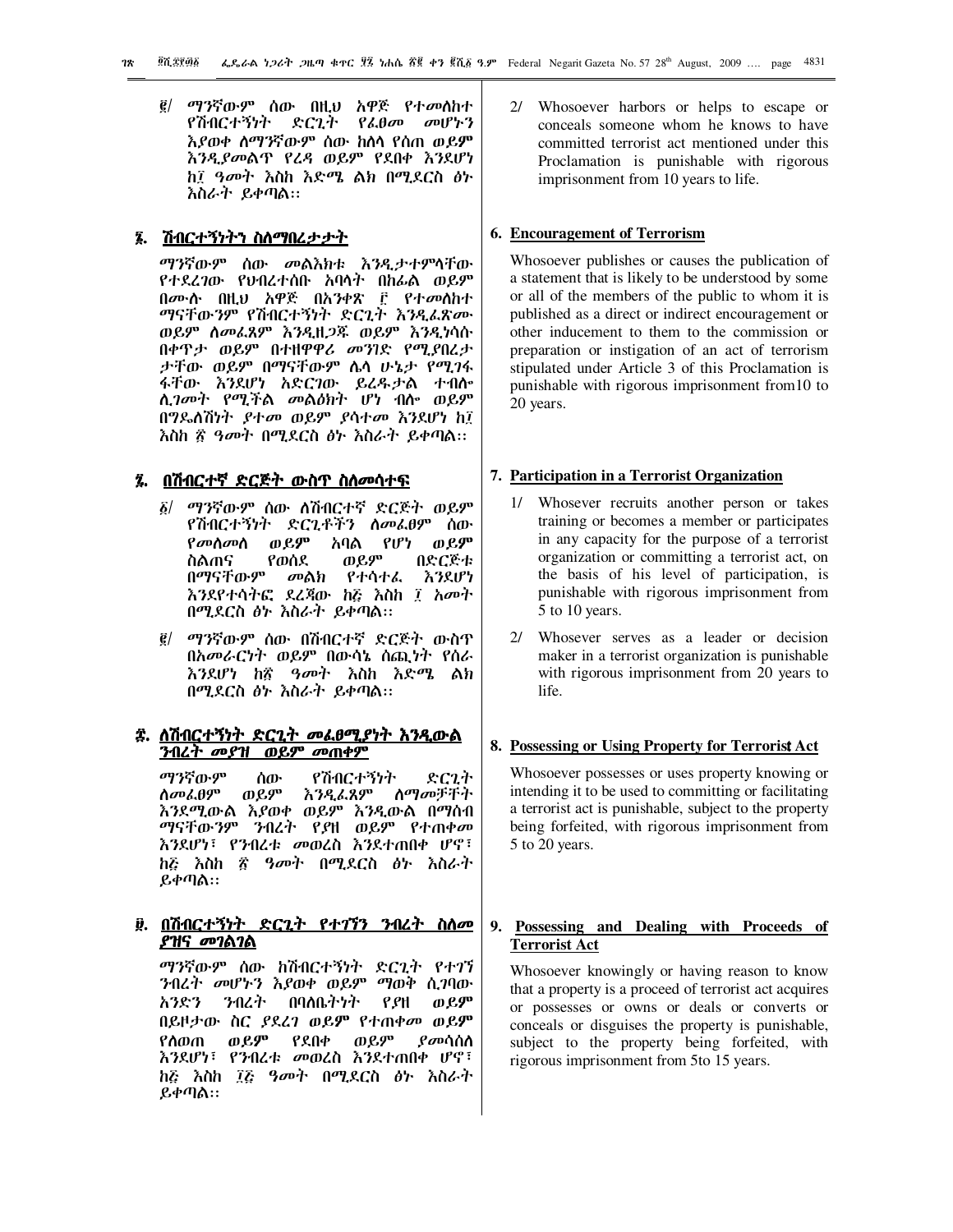#### ፲. ምስክር ማባበል ወይም ማስፌራራትና ማስፈጃ <u>ማጥፋት</u>

*ማን*ኛውም ሰው<sup>፣</sup>

- $\tilde{g}$ / በሽብርተኝነት ድርጊት ላይ ምስክር የሆነን ወይም ሰመሆን የሚችል ሰውን እንዳይ መሰክር የደሰሰ ወይም *ያ*ስፌራራ ወይም በምስክሩ ወይም ከምስክሩ *ጋ*ር የቅርብ ግንኙነት ባለው ሰው ሳይ የሀይል ድርጊት የፌፀመ እንደሆነ፣ ወይም
- g/ *ጣ*ስረጃ ያጠፋ ወይም የደበቀ እንደሆነ፣

*ከ*ξ እስከ ፳ ዓመት በሚደርስ ፅኑ እስራት  $R \phi \eta \lambda$ ::

# ፲፩. በሀሰት የሽብርተኝነት ድርጊት ስለማስፌራራት

ማንኛውም ሰው ሀሰተኛ *መ*ሆኑን እያወቀ ወይም እያመነ የሽብርተኝነት ድርጊት እንደተ*ሌ*θመ ወይም እየተፈፀመ እንደሆነ ወይም እንደሚፈፀም በማናቸውም መንገድ ስሴሳ ሰው ሆን ብሎ የገለፀ እንደሆነ ከ፫ እስከ ፲ *ዓመት* በሚደርስ *ፅኑ* እስራት ይቀጣል።

# ፲፪. <u>የሽብርተኝነት ድርጊቶችን አስማስታወቅ</u>

ማንኛውም ሰው በዚህ አዋጅ የተ*መ*ስከተ የሽብርተኝነት ድርጊት ሳይፌፀም ስ*መ*ከሳከል የሚረዳ መረጃ እያሰው ወይም የሽብርተኝነት ድርጊትን የፌፀመን ወይም ሲፌፅም የተዘጋጀን ሰው *ስመያዝ ወይም ስመክ*ሰስ ወይም ለማስቀጣት የሚያስችል *መ*ረጃ ወይም ማስረጃ እያስው ያስበቂ ምክንያት *መ*ረጃውን ወይም *ግ*ስረጃውን ስፖሊስ ወዲያውኑ *ያ*ልገለፀ ወይም ሀሰተኛ መረጃ የሰጠ እንደሆነ ከ፫ እስከ ፲ ዓመት በሚደርስ ፅኑ እስራት ይቀጣል።

## ክፍል ሦስት

#### <u>የመከሳከልና የምርመራ እርምጃዎች</u>

# <u>፲፫. ለሽብርተኝነት ጥቃት የተ*ጋ*ስጡ ስዎችን ስስ</u> ግዳን

- ፩/ ፖሊስ በአንድ የተወሰነ ቦታ ላይ የሽብር ተኝነት ድርጊት የተፌፀመ ወይም እየተፌፀመ ስመሆኑ ወይም ሲፌፀም እንደሚችል ወይም በዚሁ አካባቢ *ያ*ሉ ሰ*ዎች* ለሽብርተኝነት <u>ዋቃተ የተ*ጋ*ስጡ ወይም ሲ*ጋ*ስጡ እንደ</u> ሚችሱ በቂ ምክንያተ ሲኖረው፡-
	- *ሀ*) በአካባቢው *ያ*ሱ ሰ*ዎች* ወደ አንድ ሥፍራ እንዲገቡ ወይም እንዳይገቡ ወይም ሥፍራውን እንዲሰቁ ወይም በተገለለ ቦታ እንዲቆዩ፤

## **10. Inducing or Threatening Witness and Destroying Evidence**

#### Whosoever:

- 1/ induces or threatens a person who is or can be a witness for an act of terrorism or uses violence against the witness or a person who has close relationship with the witness to prevent the witness from testifying; or
- 2/ destroys or hides evidence;

is punishable with rigorous imprisonment from 5 to 20 years.

# **11. False Threat of Terrorist Act**

Whosoever while knowing or believing that the information is false, intentionally communicates or makes available by any means that a terrorist act has been or is being or will be committed, is punishable with rigorous imprisonment from 3 to 10 years.

# **12. Failure to Disclose Terrorist Acts**

Whosoever, having information or evidence that may assist to prevent terrorist act before its commission, or having information or evidence capable to arrest or prosecute or punish a suspect who has committed or prepared to commit an act of terrorism, fails to immediately inform or give information or evidence to the police without reasonable cause, or gives false information, is punishable with rigorous imprisonment from 3 to 10 years.

#### **PART THREE**

# **PREVENTIVE AND INVESTIGATIVE MEASURES**

# **13. Protecting Individuals Exposed to Terrorist Attacks**

- 1/ A police officer, having reasonable grounds to believe that a terrorist act has been or is being or will be committed in a particular place, or that people around such place are exposed or may be exposed to terrorist attacks, may:
	- a) order people around the place to enter into a premise or prevent their entry into a premise or order them to evacuate a premise or keep them in a secluded area;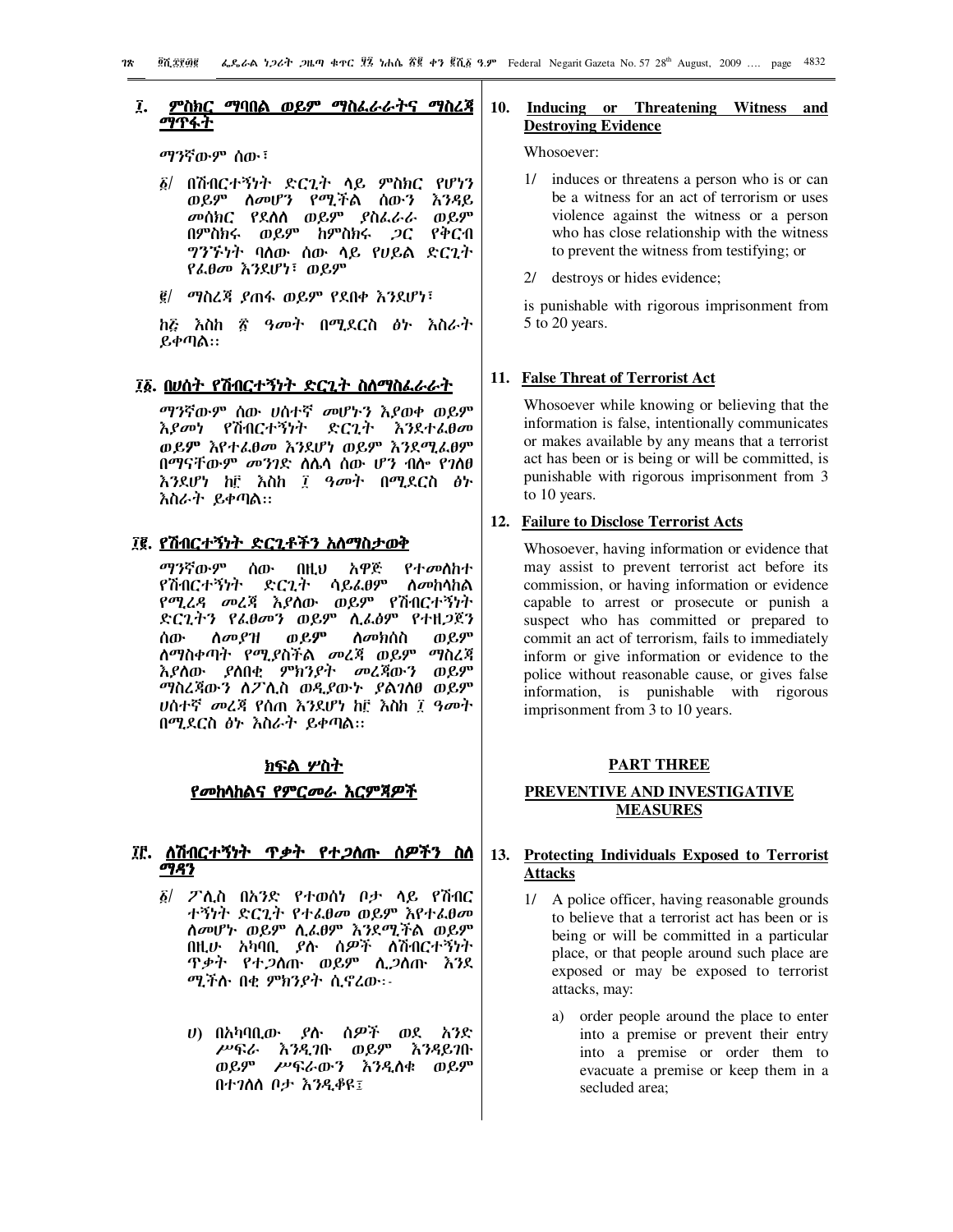- <u>ለ) ለአደ*ጋ*ው ምንጭ የሆነው ወይም ሲሆን</u> የሚችሰው ዕቃ እንዲወድም፣ እንዲ ወሰድ ወይም ከነበረበት ቦታ እንዲነሳ፤
- ሐ) ሰዎችን ከመመረዝ ስማዳን ተገቢ የሆኑ ተእዛዞችን እንዲፈፅሙ፤
- መ) የተመረዘው ቤት ወይም ቦታ በቁዋዋር ስር እንዲውል፤ ወይም
- *ψ***)** *አ***ደ***ጋ***ውን ወይም መመረዙን ስመከሳከል** ወይም ሰመቀነስ የሚያስችል ማንኛውም እርምጃ እንዲወሰድ፤

የፅሁፍ ወይም የቃል ትእዛዝ ስመስጠትና ይህንንም ሰማስፌፀም አስፌሳጊ ሆኖ ሲያገ-ኘው የማስገደድ እርምጃ ሲወስድ ይችላል።

- ፪/ በዚህ አንቀጽ በንዑስ አንቀጽ (፩) የተሰጠ *ትእ*ዛዝ በፖሊስ በሚ*ነገ*ር ማስታወቂያ ሊነሳ ወይም ሲራዘም ይችሳል።
- ፫/ ለሽብርተኝነት አደ*ጋ* የተ*ጋ*ለጠ ማንኛውም ሰው ፖሊስ የሰጠውን ትእዛዝ የመፌፀምና የመተባበር ግዴታ አለበት። እንዲሁም የሀንፃ፣ የምድሬ ግቢ ወይም ሥፍራ ባስቤተ ወይም አስተዳዳሪ የሆነ ሰው በዚህ አንቀጽ መሠረት የተሰጠውን ትእዛዝ የማስፌፀም ኃሳፊነት አስበት።
- ፬/ መንግስት እንደ አስፌሳጊነቱ በሚያወጣው መመሪያ *መ*ሰረ*ት ማናቸ*ውም አምራች ወይም አገልግሎት ሰጪ ተቋም ከድንገተኛ<br>አደ*ጋ* ሰውን ስማዳን እቅድ እንዲኖረው ሊያደርግ ይችላል።

# ፲፬. መረጃ ስለማሰባሰብ

- ፩/ የሽብርተኝነት ድርጊትን ስመከሳከልና ስመቆጣጠር የብሔራዊ የመረጃና ደህንነት አገልግሎት ከፍርድ ቤት ፌቃድ በመውሰድ፡-
	- ሀ) በሽብርተኝነት ወንጀል የተጠረጠረን ሰው የስልክ፣ የፋክስ፣ የሬድዮ፣ የኢንተር ኔት፣ የኤሌክትሮኒክስ፣ የፖስታና የ*መ*ሳ ሰሉ *ግንኙነቶችን ስመ*ዋስፍ ወይም ስ*መ* **ከታተል፤**
	- ለ) ጠሰፋው*ን* ስማስፌፀም ወደ ማናቸውም ቤት ውስዋ በሚስጥር ስመግባት፤ ወይም
	- ሐ) ይህንኮ ሰመፌፀም የሚያስችሱ መሳሪያ *ዎችን ስማስቀመ*ጥ ወይም ስማንሳት፤

ይችሳል።

፪/ በጠሰፋ የሚ*ገኝ መሬች* በምስጢ*ር መ*ጠበቅ አለበት።

- b) destroy, take away or remove the thing which is or may be a source of the danger;
- c) order individuals to follow any procedures which protects them from poisoning;
- put under control the contaminated  $\mathbf{d}$ building or land; or
- $e)$ take any measure that enable to prevent or reduce the danger or contamination;

by issuing oral or written order and, if necessary, by using compeling measure.

- 2/ An order given under sub-article  $(1)$  of this Article, may be lifted or extended by way of police annocument.
- $3/$ Any individual exposed to danger of terrorism shall have the duty to execute and cooperate in the execution of the order given by the police. Furthermore, an owner or person in charge of any building or premise, or place shall have the duty to enforce the order given under this Article.
- 4/ The government, when finds it necessary, may, by issuing a directive, make any manufacturing or service rendering institution to have contingency plan in order to save people from danger in case of emergency.

#### 14. Gathering Information

- To prevent and control a terrorist act, the  $1/\sqrt{2}$ National Intelligence and Security Service may, up on getting court warrant:
	- intercept or conduct surveillance on the a) telephone, fax. radio. internet. postal electronic. and similar communications of a person suspected of terrorism;
	- b) enter into any premise in secret to enforce the interception; or
	- c) install or remove instruments enabling the interception.
- 2/ Information obtained through interception shall be kept in secret.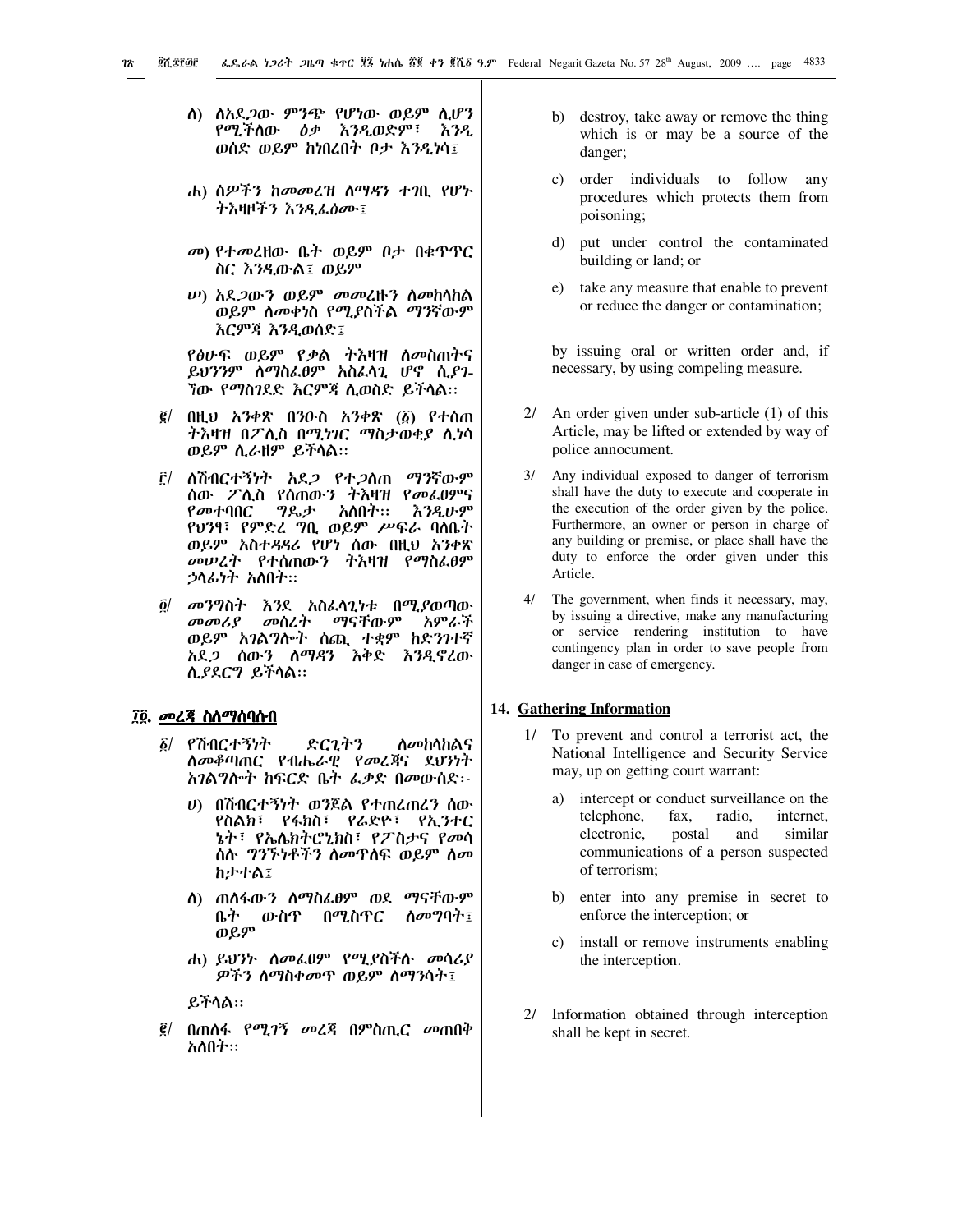- ቮ/ ማናቸውም የ*መገ*ናኛ አ*ገ*ልግሎት አቅራቢ በብሔራዊ የመረጃና ደህንነት አገልግሎት ጠሰፋውን ስማካሄድ ሲጠየቅ አስፈሳጊውን ትብብር ማድረግ አስበት።
- ፬/ የሽብርተኝነተ ድርጊትን ስመከሳከልና ስመቆ የመረጃና ふりかた ጣጠር የብሔራዊ አገልግሎት ወይም ፖሊስ ክትትል በማድረግ መረጃዎችን ሲያስባስብ ይችላል::

# ፲፭. <u>ተከራይን ስለሚመለከቱ መረጃዎች</u>

- ፩/ ማንኛውም ቤት፣ ቦታ፣ ክፍል ወይም ተሽከ ርካሪ ወይም ተመሳሳይ መገልገያ አከራይ የሆነ ሰው የተከራዩን ማንነት በዝርዝርና በፅሁፍ የመያዝ እና በአቅራቢያው ሳስ *ፖ*ሊስ ጣቢያ በሃያ *አራት* ሰአት ውስጥ *የማ*ሳወቅ *ግ*ጴታ አስበተ።
- ፪/ ማንኛውም ሰው በቤቱ ውስጥ የውጭ ሀገር ዜ*ጋን* ሲ*ያ*ኖር በአቅራቢያው ላስ ፖሊስ ጣቢያ ስለሚያኖረው ሰው ማንነት ዝርዝር መግስፅና የፓስፖርቱን ኮፒ የማቅረብ ግዴታ አለበት።

## ፲፮. ድንገተኛ ፍተሻ

ፖሊስ የሽብርኝነት ድርጊት ሊፈፀም እንደሚችል በቂ ዋርጣሬ ሲኖረውና ድርጊቱን ስመከላከል ድንገተኛ ፍተሻ ማድረግ አስፈላጊ ነው ብሎ ሲያምን በፌዶራል ፖሊስ ዋና ዳይሬክተር ወይም እርሱ በሚወክስው ፌቃድ ሀሳፊ በአካባቢው ይለን ተሽከርካሪ እና እግረኞችን በማስቆም በማንኛውም ጊዜ በድንገት ስመፌተሽና አስፈላጊ የሆኑ መረጀዎችን ስመያዝ ይችላል::

## ፲፯. በድብቅ የሚደረግ ብርበራ

ፖሊስ፣

- ፩/ የሽብር ድርጊት የተፌፀመ እንደሆነ ወይም ሲፌፀም እንደሚችል፣ ወይም
- <u>፪/ በሚበረብረው ቤት ውስጥ ነዋሪ ወይም ባለ</u> ይዞታ የሆነው ሰው የሽብርተኝነት ድርጊት ስመፌፀም ዝግጅት ስስማድረጉ ወይም ዕቅድ ስስመንደፉ፣ እና
- ፫/ የሚደረገው ብርበራ የሽብርተኝነት ድርጊት ወይም በሽብርተኝነት ድርጊት የሚጠረጠር እንቅስቃሴን አስቀድሞ ስመከሳከል ወይም እርምጃ ስመውሰድ ከፍተኛ አስተዋፅኦ እንደሚኖረው፣

በበቂ ምክንያት ያመነ ከሆነ በድብቅ የሚደረግ የብርበራ *ማ*ዘዣ ከፍርድ ቤት እንዲሰጠው በፅሁፍ ወይም አስቸኳይ ሁኔታ ሲኖር በስልክ ፌቃድ ሲጠይቅ ይችሳል።

- 3/ Any communication service provider shall cooperate when requested by the National Intelligence and Security Service to conduct the interception.
- 4/ The National Intelligence and Security Services or the Police may gather information by surveillance in order to prevent and control acts of terrorism.

### 15. Information about a Lessee

- 1/ Whosoever leases a house, place, room, vehicle or any similar facility shall have the duty to register in detail the identity of the lessee and notify the same to the nearest police station within 24 hours.
- 2/ Any person, who lets a foreigner live in his house, shall have a duty to notify the nearest police within 24 hours, about the identity of the foreigner and submit a copy of his passport.

## 16. Sudden Search

Where a police officer has reasonable suspicion that a terrorist act may be committed and deems it necessary to make a sudden search in order to prevent the act, with the permission of the Director General of the Federal Police or a person delegated by him, may stop vehicle and pedestrian in an area and conduct sudden search at any time, and seize relevant evidences.

## 17. Covert Search

A police may request the court in writing or, in urgent cases, by telephone for covert search warrant where he has reasonable grounds to believe that:

- $1/$ a terrorist act has been or is likely to be committed: or
- 2/ a resident or possessor of a house to be searched has made preparations or plans to commit a terrorist act: and
- 3/ covert search is essential to prevent or to take action against a terrorist act or suspected terrorist activity.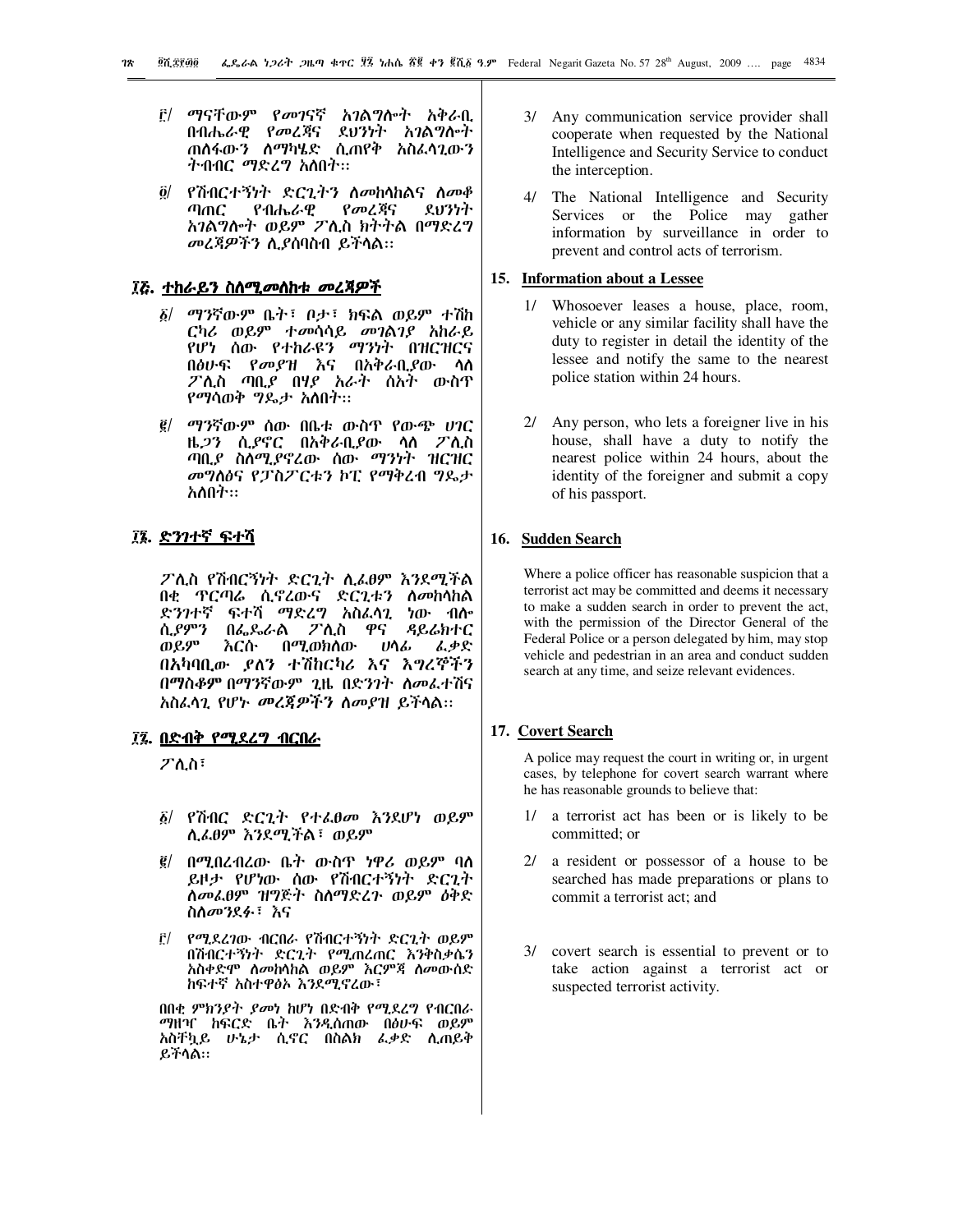## ፲፰. <u>በድብቅ የሚደረግ ብርበራ ስማካሄድ ስስሚስጥ</u> <u>ተእዛዝ</u>

- *፩| ፍር*ድ ቤቱ በአመልካች በሚቀርብስት *መ*ረጃ መሰረተ፣
	- ሀ) የተፌጸመውን ወይም የተጠረጠረውን የሽብር ድርጊት ባህሪ ወይም አደ*ገ*ኛነት፣ እና
	- ስ) በማዘዣው መሰረት የሚወሰደው እርምጃ የሽብር ድርጊቱን ስመከላከል ወይም ተጠር ጣሪውን በቁጥጥር ስር ስማዋል የሚኖረውን አስተዋፅኦ፣

ከግምት ውስጥ በማስገባት በድብቅ የሚደረግ ብርበራ ማዘዣ ይሰጣል።

- $\vec{g}$ / በዚህ አንቀጽ መሰረት የሚሰጥ ማዘዣ፡-
	- $\boldsymbol{v}$ *ማ*ዘዣው የሚመለከተውን ቤት አድራሻና የሚታወቅ ከሆነ የቤቱን ነዋሪዎች ስም፣
	- ስ) ከፍተኛው ሥሳሳ ቀናት መሆኑ እንደተጠበቀ ሆኖ ማዘዣው ተፈፃሚ የሚሆንበትን ጊዜና *ማ*ዘዣው የተሰጠበትን ቀን፣ እና
	- ሐ) እንደ አስፌሳጊነቱ የሚበረበሩትንና የሚያዙ ትን ማስረጃዎች አይነት ወይም ዝርዝር፣

መያዝ አስበት።

# ፲፱. የመያዝ ሥልጣን

- አዋጅ  $\delta$ / AH. $\upsilon$ የተመሰከተ የሽብርተኝነት ድርጊት ስመፌፀሙ ወይም እየፌፀመ ያስ ስለመሆኑ በሚገባ የሚጠረዋረውን ማንኛ ውንም ሰው *ያ*ለ ፍርድ ቤት ትእዛዝ ፖሊስ ስመያዝ ይችሳል።
- *፪/ የተያ*ዘው ሰው በ፵፰ ሰዓ*ታት* ውስጥ ፍርድ ቤት የመቅረብ መብት አስው፡፡ ይህም ጊዜ ከተያዘበት ቦታ ወደ ፍርድ ቤት ስመድረስ *አግ*ባብ ባለው *ግምት የሚ*ጠይቀውን ጊዜ አይጨምርም።

# በእስር የማቆያ ትእዛዝ

- $\delta$ / በዚህ አዋጅ . አንቀጽ ፲፱ በተ*መ*ስከተው *መሠረት የተያ*ዘ ሰው የቀረበስተ ፍርድ ቤተ *ስምርመራ ወይም ክ*ሱን በፍርድ ቤተ ስመስማት የተያዘው ሰው በማረፊያ ቤተ እንዲቆይ ሲወስን ይችላል።
- <u>፪/ ምርመራው ያልተጠናቀቀ እንደሆነ መርማ</u> ሪው ፖሊስ ምርመራውን የሚፌጽምበት በቂ *ጊ*ዜ እንዲሰጠው ፍርድ ቤቱን መጠየቀ ይችላል።

#### 18. Warrant Given to Conduct Covert Search

- 1/ The court on the basis of the information presented to it by the applicant, may give covert search warrant by having into consideration:
	- the nature or gravity of the terrorist act a) or the suspected terrorist act; and
	- the extent to which the measures to be  $h$ ) taken in accordance with the warrant would assist to prevent the act of terrorism or arrest the suspect.
- 2/ A warrant issued in accordance with this Article shall specify:
	- a) the address of any premise to which the warrant relates, and the names of the occupiers, if known;
	- the maximum duration being 30 days,  $b)$ the period during which the warrant is valid and the date on which the warrant is issued: and
	- c) if necessary, the type or description of evidences to be searched for and seized

# 19. Powers of Arrest

- 1/ The police may arrest without court warrant any person whom he reasonably suspects to have committed or is committing a terrorist act as provided under this Proclamation.
- 2/ The arrested person shall have the right to be brought before a court within 48 hours of his arrest. Such time shall not include the time reasonably required for the journey from the place of arrest to the court.

#### 20. Detention and Remand Order

- 1/ The court, before which an arrested person is presented in accordance with Article 19 of this Proclamation, may give an order to remand the suspect for investigation or trial.
- 2/ If the investigation is not completed, the investigating police officer may request the court for sufficient period to complete the investigation.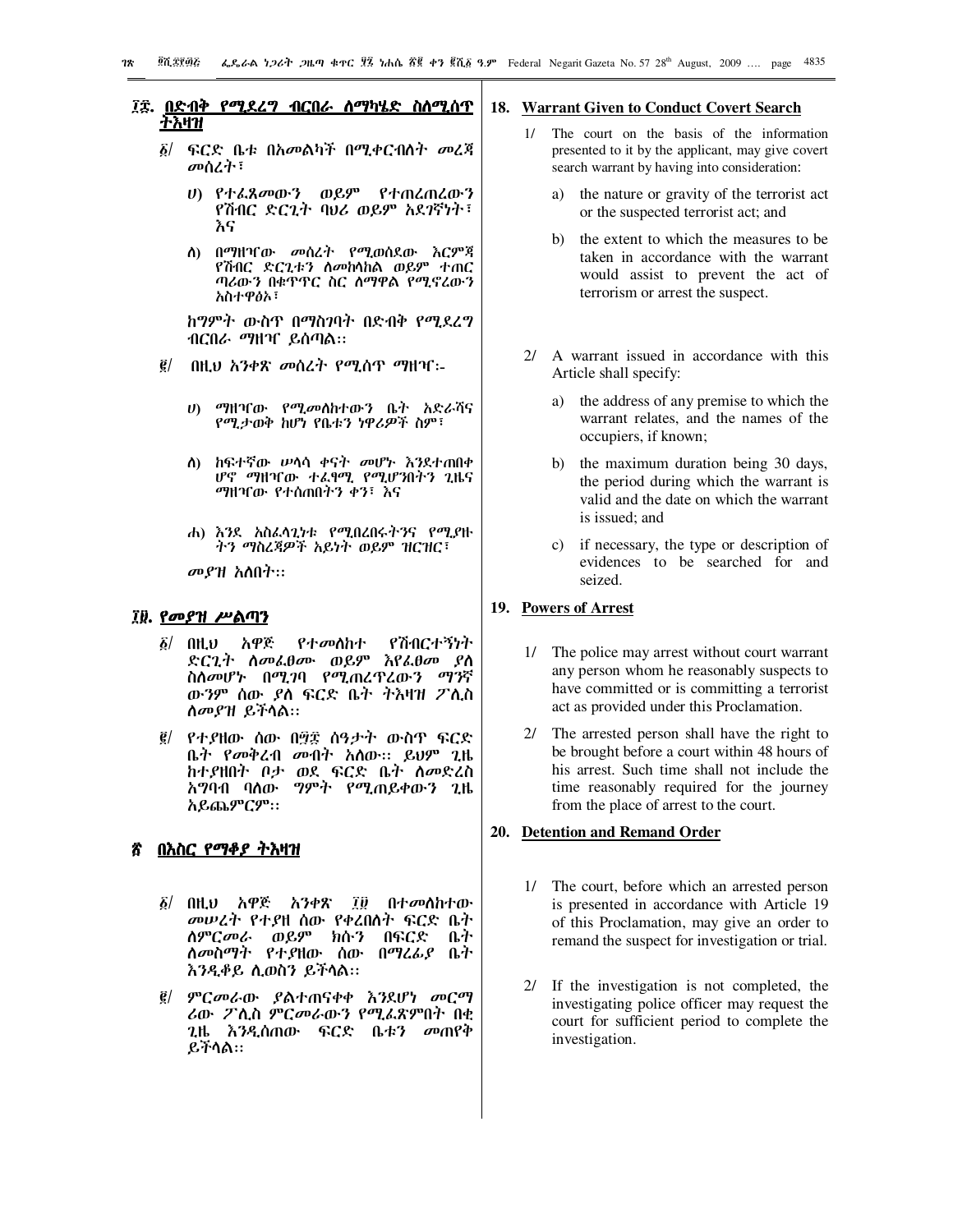- ፫/ በማረፊያ ቤት ስምርመራ ስማቆየት የሚሰ ጠው *እያንዳንዱ ጊ*ዜ ቢ*ያን*ስ ለ፳፰ ቀናት ይሆናል፤ ሆኖም በአጠቃሳይ የሚሰጠው ጊዜ *ከአራት ወራተ መ*ብሰዋ አይኖርበተም።
- ፬/ በዋስትና ንዳዮች ላይ ዐቃቤ ህግ ይግባኝ ስማቅረብ ይችላል።
- *ξ/ በዚህ አዋጅ መስረት በሽብርተኝነት ወን*ጀል ክስ የቀረበ እንደሆነ ፍርድ ቤቱ ክሱን ሰምቶ ውሳኔ እስከሚሰጥ ድረስ ተከሳሹ በማረፊያ ቤት እንዲቆይ ያዛል።

## <u>ኛል ናሙናዎችን የመስጠት ግዴታ</u>

ፖሊስ በሽብርተኝነት ወንጀል ንዳይ የተጠረጠረ ሰው የእጅ ጽሑፉን፣ የጣት አሻራውን፣ ፎቶግራፉን፣ የፀጉሩን፣ የድምፁን፣ የደሙን፣ የምራቁንና ሴሎች በሰውነቱ *የሚገኙ ሌ*ሳሽ *ነገ*ሮችን ናሙናዎች ተጠርጣሪው ስምርመራው ፌቃደኛ ካልሆነ ፖሲስ ተመጣጣኝ አስፌሳጊ የሆነ ሀይል ተጠቅሞ ከተጠርጣሪው ናሙና ሲወስድ ይችላል።

## ኛ፪. መረ<del>ጃ</del> የመስጠት ግዴታ

የሽብርተኝነት ወንጀል ወይም *ስመከ*ሳከል ፖሊስ ምርመራ ለማከናወን ስምርመራው የሚረዳው መሆኑን በሚገባ የሚያምንበትን መረጃ ወይም ማስረጃ ከማናቸውም  $\ell$ መንግሥት መሥሪያ ቤት፣ ባንክ፣ የግል ባለሥልጣን፣ ድርጅት ወይም ግለሰብ እንዲሰጠው ሲጠይቅ ይችሳል። መረጃ ወይም ማስረጃ የተጠየቀው ወገን መረጃውን ወይም ማስረጃውን የመስጠት *ግ*ዴታ አስበት።

#### <u>ክፍል አራት</u>

#### <u>የማስረጃና የሥነሥርዓት ደንቦች</u>

### <u>ኛር. ተቀባይነት ስለሚኖራቸው ማስረጃዎች</u>

በወንጀለኛ መቅጫ ሥነሥርዓት ህግና ሌሎች አግባብነት ባላቸው ህጎች የሚቀርቡ ማስረጃዎች ተቀባይነታቸው እንደተጠበቀ ሆኖ የሚከተሱት *ጣ*ስረጃ*ዎች* በሽብርተኝንት *ጉዳ*ዮች በፍርድ ቤት በማስረጃነት ተቀባይነት ይኖራቸዋል፡-

- *δ| የመረጃ*ውን ምንጭ ወይም መረጃው እንዴት እንደተገኘ ባይገልጽም በሽብርተኝነት ወንጀል የተዘጋጀ የመረጃ ሪፖርት፤
- *፪/ የሰሚ. ሰማ.* ወይም በተዘዋዋሪ イオッチ *ጣስረጀዎች* ፣
- <u>፫/ ዲጂታል ወይም ኤሌክትሮኒክ ማስረጃዎች፤</u>
- 3/ Each period given to remand the suspect for investigation shall be a minimum of 28 days; provided however, that the total time shall not exceed a period of four months.
- 4/ Public prosecutor may appeal on bail cases.
- 5/ If a terrorism charge is filed in accordance with this Proclamation, the court shall order the suspect to be remanded for trial until the court hears and gives decision on the case.

# 21. Duty to Giving Samples

The police may order a person suspected of acts of terrorism to give samples of his hand writing, hair, voice, finger print, photograph, blood, saliva and other body fluids, for investigation. Moreover, he may order the suspect to undergo medical test. If the suspect is not willing for the test, the police may use necessary and reasonable force to take samples.

## 22. Duty to Give Information

The police may request from any government institution, official, bank or a private organization or an individual to be given information or evidence which he reasonably believes could assist to prevent or investigate terrorism cases. Any one so requested shall have the duty to give the information or evidence.

#### **PART FOUR**

#### EVIDENTIARY AND PROCEDURAL RULES

#### 23. Admissible Evidences

Without prejudice to the admissibility of evidences to be presented in accordance with the Criminal Procedure Code and other relevant legislations, the following shall be admissible in court for terrorism cases:

- intelligence report prepared in relation to  $1/\sqrt{2}$ terrorism, even if the report does not disclose the source or the method it was gathered:
- 2/ hearsay or indirect evidences;
- 3/ digital or electronic evidences;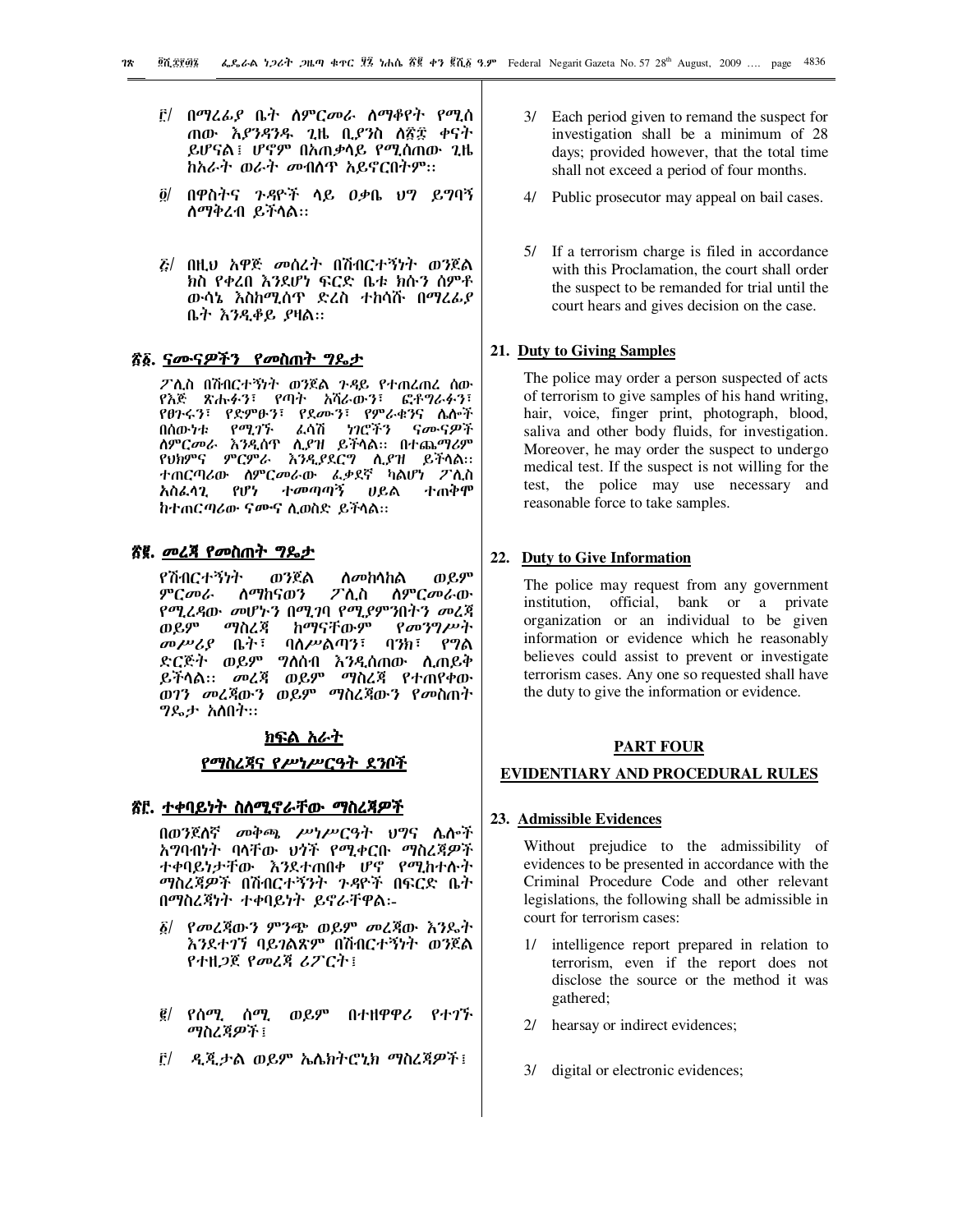- ö/ በጠሰፋ ወይም በክትትል የተገኙ ማስረጃዎች ወይም በውጭ ሀገር የህግ አስከባሪ አካላት በተደረገ ጠስፋ የተገኙ መረጃዎች፤ እና
- *ā|* በሽብርተኝነት ድርጊት ከሚጠረጠር ስው በድምፅ በፅሑፍ፣  $\omega\phi$ ረጫ ፣ በቪድዮ ካሴት፣ ወይም በማናቸውም ሌሳ ሜካኒካል ጠይም ኤሌክትሮኒክ መሳሪያ የተቀረፀ የእምነት ቃል።

## <u>ኛ፬. የሽብርተኝነት ወንጀል በይር*ጋ* የማይታገድ ስለ</u> መሆኮ

በዚህ አዋጅ የተመለከተ ማናቸውንም የሽብርተ *ኝነት ወን*ጀል በፌፀ*መ* ሰው ሳይ የሚቀርብ ክስ በይር*ጋ* አይታገድም።

#### <u>ክፍል አምስተ</u>

## <u>የሽብርተኛ ድርጅቶችንና ከሽብርተኝነት ድርጊተ</u> <u>የተገኙ ንብረቶችን የመቆጣጠር እርም</u>ጃዎች

## <u>ኛሯ. ድርጅት በሽብርተኝነት ስለሚሰየምበት ሥርዓት</u>

- የሕዝብ ተወካዮች ምክር ቤት በመንግስት አቅራቢነት አንድን ድርጅት በሽብርተኝነት የመሰየም እና የሽብርተኝነቱን ስ*ያሜ*ን የመሻር ሥልጣን ይኖረዋል።
- ፪/ ማንኛውም ድርጅት በሽብርተኛ ድርጅትነት የሚሰየመው በቀዋታ ወይም በተዘዋዋሪ፡-
	- ሀ) የሽብርተኝነት ወንጀል ከፌጸመ፤
	- ለ) የሽብርተኝነት ወንጀል ስመፌፀም **ከተዘጋጀ፤**
	- ሐ) ሽብርተኝነትን ከደ*ገ*ፌ ወይም ካበረታታ፤ ወይም
	- *መ*) በሌሳ መንገድ ከሽብርተኝነት  $2C$ ተያያዥነት ያስው ሆኖ ከተገኘ፤

ይሆናል።

- ፫/ በዚህ አንቀጽ ንዑስ አንቀጽ (፩) እና (፪) *መ*ሰረተ በሽብርተኝነት የተሰየ*መ* ድርጅተ *ህጋዊ* ሰው*ነቱን ያ*ጣል።
- በዚህ አዋጅ መሰረት የሚቋቋመውን የሽብር õ/ ተኝነት ተጎጂዎች ፌንድ የሚያስተዳድረው አካል በዚህ አንቀጽ ንዑስ አንቀጽ (፫) መሠረት ህጋዊ ህልውናውን ሳጣ ድርጅት ንብረት አጣሪ ይመድባል፤ የማፍረስ ሂደቱን *ያስፌፅማ*ል።
- 4/ evidences gathered through interception or surveillance or information obtained through interception conducted by foreign law enforcement bodies; and
- 5/ confession of a suspect of terrorism in writing, voice recording, video cassette or recorded in any mechanical or electronic device.
- 24. Inapplicability of Statue of Limitation for **Terrorism Cases**

Criminal liability of persons who commit terrorism crimes as stipulated under this Proclamation shall not be barred by statue of limitations.

#### **PART FIVE**

# **MEASURES TO CONTROL TERRORIST ORGANIZATIONS AND PROPERTY**

#### 25. Procedure of Proscribing Terrorist Organization

- 1/ The House of Peoples' Representatives shall have the power, upon submission by the government, to proscribe and de-proscribe an organization as terrorist organization.
- 2/ Any organization shall be proscribed as terrorist organization if it directly or indirectly:
	- a) commits acts of terrorism;
	- prepares to commit acts of terrorism; b)
	- c) supports or encourages terrorism; or
	- d) is otherwise involved in terrorism.
- 3/ Where any organization is proscribed as terrorist in accordance with sub-article (1) and (2) of this Article, its legal personality shall cease.
- 4/ The body that administers the terrorism victims fund to be established in accordance with this Proclamation shall assign a liquidator to the organization the legal personality of which has ceased pursuant to sub-article (3) of this Article, and enforce the process of the liquidation.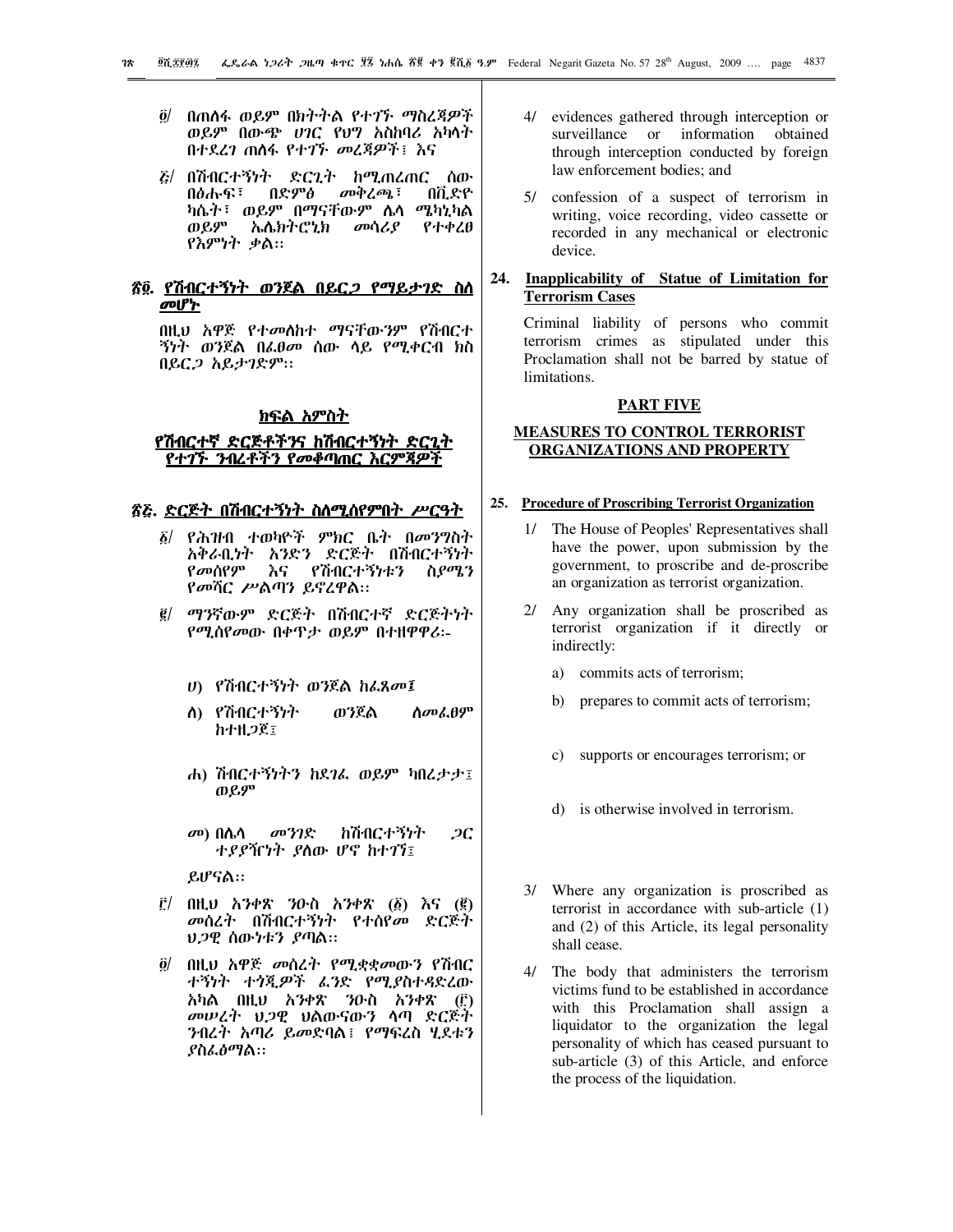## <u>ኛ፮. የሽብርተኛ ንብረት ስስማገድና ስስመያዝ</u>

- የባንክ  $\delta$ /  $\mathcal{T}$ ስ.ስ በማ.ያካሂደው ምርመራ ሂሳብን ጨምሮ ማናቸውም ንብረት በዚህ አዋጅ የተመሰከተ የሽብርተኝነት ወንጀል *የተልፀመ*በት ወይም ሲ*ልፀ*ምበት *እን*ደሚችል በሚገባ የጠረጠረ እንደሆነ ከፍርድ ቤተ በሚያገኘው ፌቃድ መሰረተ ንብረቱን በቁጥጥሩ ስር ስማድረግ ይችላል።
- $\vec{g}$ / ፍርድ ቤቱ በዚህ አንቀጽ ንዑስ አንቀጽ (፩) *መሠረት* በሚሰጠው ተ*ዕ*ዛዝ የተጠቀሰው ንብረት ስሌሳ ሦስተኛ ወገን እንዳይተሳስፍና ማናቸውም ሕ*ጋዊ* ツツブウヤ ሌሳ እንዳይፌጸምበት ጊዜያዊ የእግድ ትዕዛዝ ይሰጣል።
- ፫/ *የእግዱ ትዕ*ዛዝ ግልባጭ ስሚመስከተው የአ *ስተዳ*ደ*ር መሥሪያ* ቤትና ሰንብረቱ ባለቤት ወይም ባለይዞታ እንዲሰዋ ይደረ*ጋ*ል።
- ፬/ የተያዘው ወይም የእግድ ትዕዛዝ የተጣለበት ንብረት ባለቤት ወይም ባለይዞታ ቅር የተሰኘ እንደሆነ ይግባኝ ማቅረብ ይችሳል።
- *ξ|* ፍርድ ቤቱ ንብረቱ የተያዘው ወይም የታገደው በዚህ አንቀጽ ንዑስ አንቀጽ (፩) እና (፪) መሰረት አሰመሆኑን ሲ*ያረጋግ*ጥ ንብረቱ እንዲለቀቅ ወይም ዕግዱ እንዲነሳ ማድረግ ይችላል።

# ኛ፯. የሽብርተኛ ንብረት ስስመውረስ

- ፩/ በሽብርተኝነት ድርጊት የተገኘ ንብረት ወይም የሽብርተኛ ድርጅት ወይም የሽብርተኛ ንብረተ በመንግሥተ ይወረሳል።
- ፪/ የሽብርተኛ ንብረት እንዲወረስ ስማድረግ በንዳዩ ላይ የወንጀል ክስ ቀርቦ እንደሆነ በዚሁ የክስ መዝንብ ዐቃቤ ህግ መጠየቅ ይችላል። የወንጀል ክስ ባልተመሰረተበተ ሁኔታ ማመልከቻው ለብቻው *መዝገ*ብ ተከፍቶስተ ስፍርድ ቤቱ ይቀርባል።
- $\mathbf{f}$ ! በዚህ አንቀጽ ንዑስ አንቀጽ (፩) መሠረት የመውረስ ተእዛዝ ከመሰጠቱ በፊት ፍርድ ቤቱ በተጠቀሰው ንብረት ላይ መብት ወይም ዋቅም አለኝ ለሚል *ማን*ኛውም ሰው *የመስማት እ*ድል *መ*ስጠተ ይኖርበታል፡፡
- <u>ö/ የተወረሰው ንብረት በዚህ አዋጅ መሠረት</u> ወደ ተቋቋመው የሽብርተኝነት ተጎጂዎች *ፌን*ድ *ገ*ቢ ይደረ*ጋ*ል።

#### 26. Freezing and Seizure of Terrorist Property

- 1/ Where the police, while conducting investigation, has reasonable ground to suspect that any property including bank account has been or may be used to commit terrorist act as stipulated under this Proclamation, he may seize the property in accordance with court authorization.
- 2/ The court shall, in the authorization issued pursuant to sub-article (1) of this Article, pass a temporary freezing order to prevent the transfer of such property to a third party and any other legal transactions involving such property.
- 3/ A copy of the freezing order shall be given to the concerned administrative office and to the owner or possessor of the property.
- 4/ If the owner or possessor of the seized or frozen property is aggrieved by the order, he may lodge an appeal.
- 5/ When the court finds that the property was seized or frozen contrary to the provisions of sub-article (1) and (2) of this Article, it may order the release of the property or the lifting of the freezing.

## 27. Forfeiture of Terrorist Property

- 1/ Proceeds of terrorism or property of a terrorist organization or a terrorist shall be forfeited by the government.
- 2/ Where a criminal charge is instituted on the matter the public prosecutor may request for an order of forfeiture within the same criminal charge file. If criminal charge is not instituted the application may be presented to the court under a separate file.
- 3/ Before making forfeiture order under subarticle (1) of this Article, the court shall give every person appearing to have an interest in the property an opportunity to be heard.
- 4/ The property shall be transferred to the terrorism victims fund established in accordance with this Proclamation.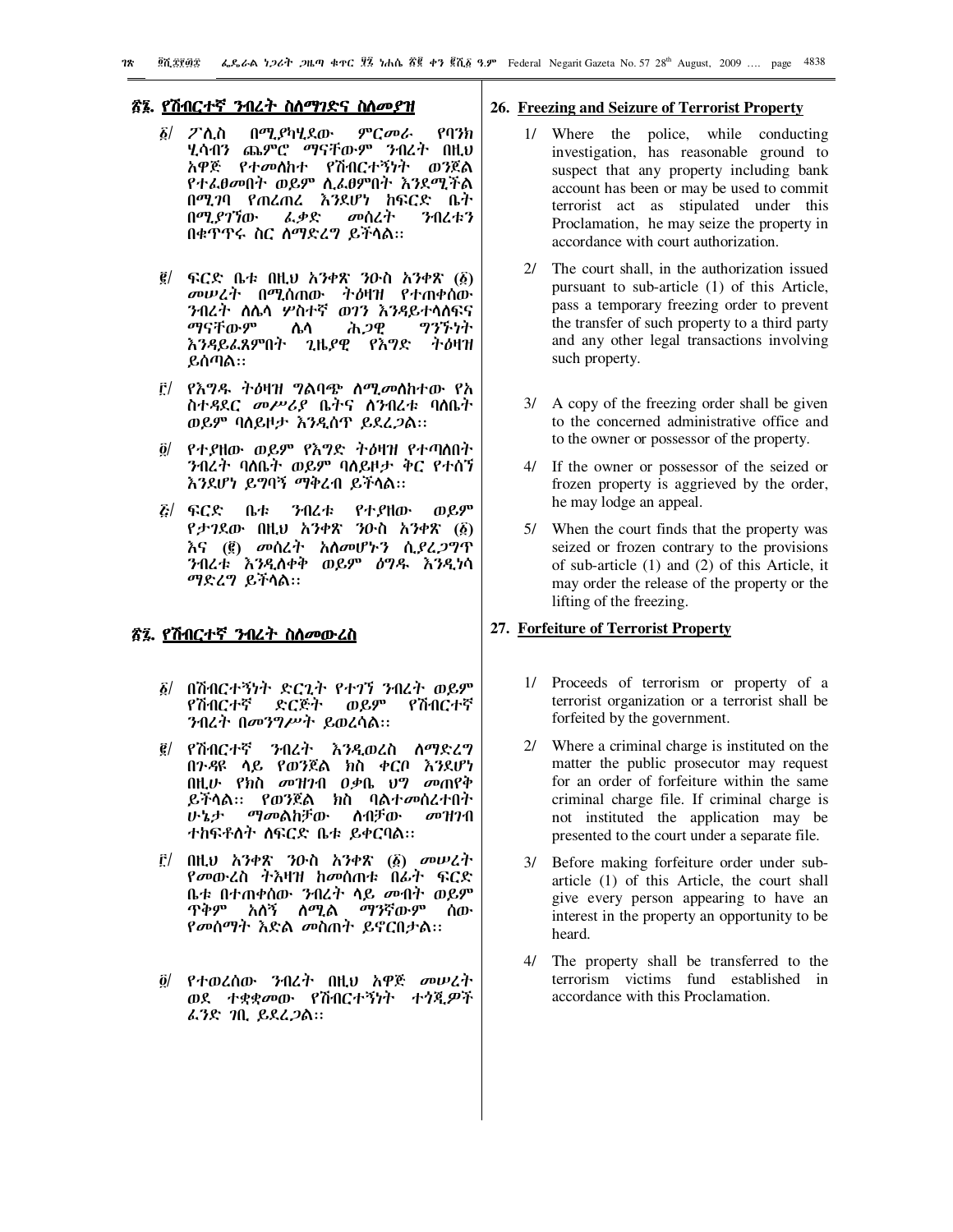## ክፍል ስድስት

<u>የሽብርተኝነት ጉዳይ የሚከታተሱ ተቋማት</u>

#### ጽድ. የሽብርተኝነት <u>ድርጊትን ስለሚከታተል ዐቃቤ</u> <u>ሕግና ፖ</u>ሊስ

- $\delta$ / በሕግ መሠረት በተሰጠው ሥልጣን የሽብርተኝነት የወንጀል ንዳይን የሚከታተል 0ቃቤ ሕግ ወይም ፖሊስ፦
	- *ህ*) አማባብነት ባለው *ሙያ* ቢ*ያን*ስ ከአምስት *ዓመት* በሳይ የ*ሥራ* ልምድ *ያ*ስው፣ ሥልጠና የወሰደና በሥራው ታታሪ የሆነ፤ እና
	- ለ) እንደ አማባብነቱ ከፍትህ ሚኒስቴር ወይም ከፌዶራል ፖሊስ የበሳይ *ኃ*ሳፊ*ዎች የሙያ ብቃት*ና የሥነ ምግባር ማፈ*ጋገጫ* ምስክርነት ያገኘ፣

መሆን አስበት።

- ፪/ የፍትህ ሚኒስቴር የሽብርተኝነት ጉዳዮችን የሚከታተል የተሰየ የሥራ ክፍል ያደራጃል።
- ፫/ የፌጼራል ፖሊስ የሽብርተኝነት *ጉዳ*ዮችን የሚከታተል የተሰየ የሥራ ክፍል ያደራጃል።

# ኛ፱. የሽብርተኝነት ጉዳይ ስለሚከታተሉ የደህንነት ルራተኞች

በብሔራዊ የመረጃና ደህንነት አገልግሎት የሽብርተኝነት ጉዳዮችን የሚከታተሱ የመሥሪያ ルራተኞችን ቤቲ መርጠ ይመድባል። የሽብርተኝነት ጉዳይን የሚከታተል የተለየ የሥራ ክፍል *ያ*ደራጃል።

# <u>፴. ስስብሔራዊ የፀረ ሽብርተኝነት አስተባባሪ ኮሚቴ</u>

- ፩/ የሽብርተኝነት ድርጊትን ስመከሳከልና ስመቆጣጠር የፍትሕ ሚኒስቴር፣ የብሔራዊ የመረጃና ደህንነት አገልግሎት እና የፌዶራል ፖሊስ መሥሪያ ቤት ኃላፊዎችን ያቀፌ ብሔራዊ የፀረ ሽብርተኝነት አስተባባሪ ኮሚቴ ይዋቀራል።
- ፪/ የብሔራዊ መረጃና ደህንነት አገልግሎት ዋና ዳይሬክተር ኮሚቴውን ይመራል።
- ቮ/ ኮሚቴው የ*ጋ*ራ የፀረ ሽብርተኝነት እቅድ *ያ*ወጣል፣ የ*ጋራ* የፀረ ሽብርተኝነት ግብረ ሀይል በማደራጀት ተቋሞቹ ሽብርተኝነትን ስመዋ*ጋት የሚያ*ደርጉትን ጥረት በማቀናጀት በ*ጋ*ራና በተደ*ጋጋ*ፊነት እንዲሠሩ ያደር*ጋ*ል።

# **PART SIX**

# **INSTITUTIONS THAT FOLLOW UP CASES** OF TERRORISM

# 28. Prosecutor and Police Following up Cases of **Terrorism**

- 1/ A public prosecutor or police officer who follows up terrorism cases in accordance with the powers conferred up on by law shall:
	- a) have more than five years of relevant work experience and the appropriate training and be hard working; and
	- b) have obtained testimonials from the relevant senior officials of the Ministry of Justice or the Federal Police as to his professional competency and ethics.
- 2/ The Ministry of Justice shall organize a separate specialized department which follow up terrorism cases.
- 3/ The Federal Police shall organize a separate specialized department which follow up terrorism cases.

## 29. Intelligence Personnel Following up Cases of **Terrorism**

The National Intelligence and Security Service shall select and assign officers who follow up cases of terrorism. It shall organize a separate specialized department which follow up terrorism cases.

#### 30. National Anti-Terrorism Coordinating Committee

- 1/ In order to prevent and control terrorist acts a National Anti-Terrorism Coordination Committee comprising the heads of the Ministry of Justice, National Intelligence and Security Service and Federal Police shall be established.
- 2/ The Director General of the National Intelligence and Security Service shall lead the Committee.
- 3/ The Committee shall draw up joint counter terrorism plan and set up joint counter terrorism task force and shall work together in coordinating their efforts.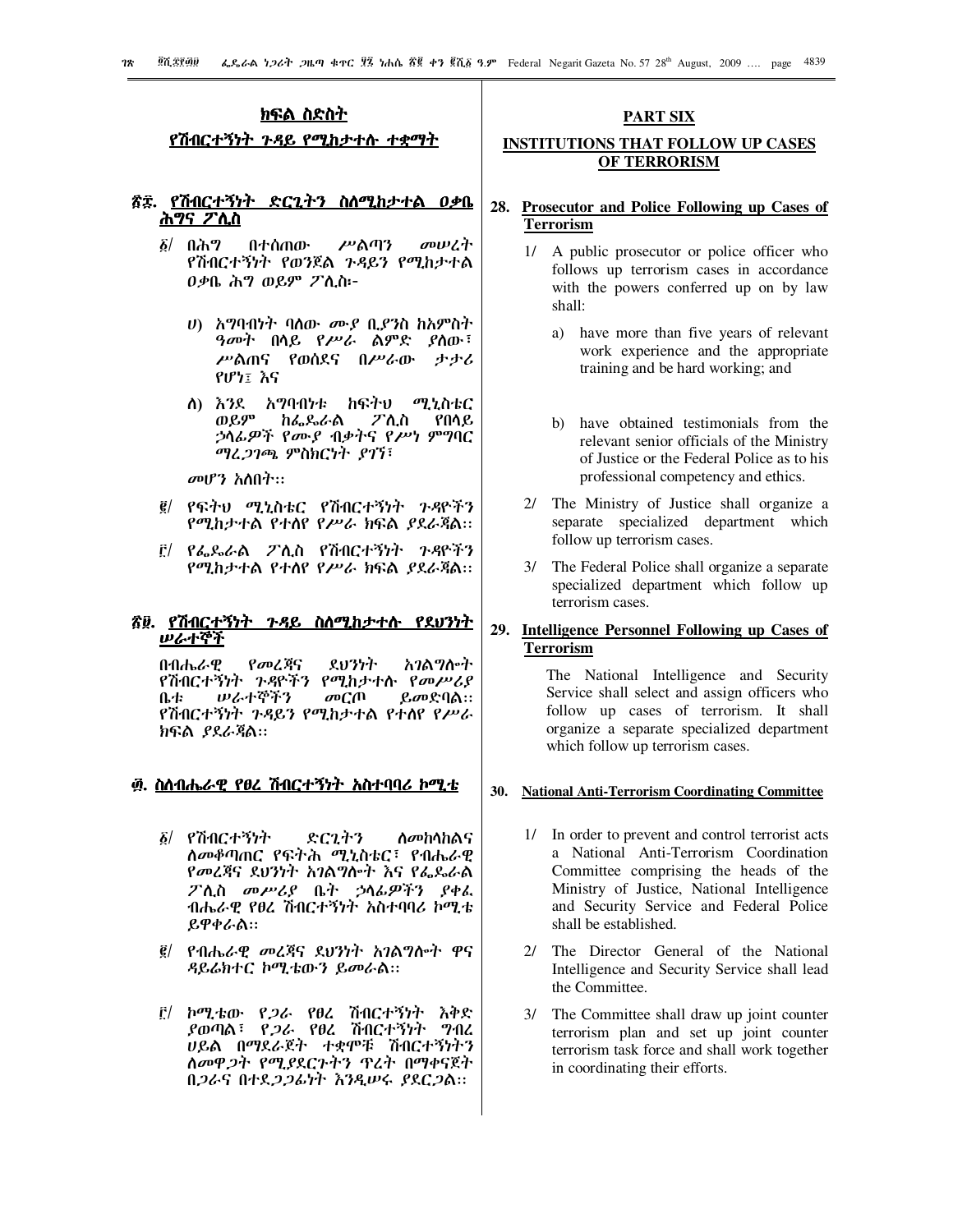# ፴፩. በሽብርተኝነት ወንጀል የዳኝነት ሥልጣን

- ፩/ የፌጼራል ከፍተኛና ጠቅሳይ ፍርድ ቤቶች፡-
	- ሀ) በዚህ አዋጅ መሠረት የሚቀርቡ ጉዳዮችን፣
	- ስ) በዚህ አዋጅ ከተመሰከቱ ወንጀሎች *ጋ*ር ተያይዘው የሚፌፀሙ ሴሎች ወንጀሎችን፣ ወይም
	- ሐ) በዚህ አዋጅ መሠረት የቀረበን ክስ ፍርድ የክሱን አንቀጽ የሚቀይራቸውን ቤቱ ንዳዮች፣

የመዳኘት ሥልጣን ይኖራቸዋል።

- ፪/ የሀገር መከሳከያ ሠራዊት የሀገሪቱን ሱዐሳ ዊነት ለማስከበር በሚ*ያ*ደርገው ውጊያ የተማረከ ሰው የጦር ምርኮኛ መሆን ወይም ያስመሆኑን የመወሰን ሥልጣን በዚህ አዋጅ ስቀዳሚ ወታደራዊ ፍርድ ቤት ተሰዋቷል።
- ቮ/ የዳኝነት ሥልጣንን የተመለከቱ የ፲፱፻፺፯ *የኢትዮጵያ ፌ*ዴራሳዊ *ዲ*ሞክራሲያዊ ሪፐ-ብሊክ የወንጀል ህግ አንቀጽ ፲፫ እና ፲፯(፩)(ስ) ድን*ጋጌዎች* የሽብርተኝነት ወንጀ-ሎችንም ያካትታሱ።

## ክፍል ሰባት <u>ልዩ ልዩ ድን*ጋጌ*ዎች</u>

## <u>፴፪. ለምስክሮች ጥበቃ ስለማድረግ</u>

- ፍርድ ቤት ማንኛውንም የሽብርተኝነት ጉዳይ  $\delta$ / በሚያይበት ጊዜ በራሱ ተነሳሽነት ወይም በዐቃቤ ህግ ወይም በምስክሩ ጠያቂነት የምስክሩ ህይወት አደ*ጋ* ሳይ መሆኑን የተረዳ እንደሆነ የምስክሩን ማንነትና አድራሻ በሚስጥር ስመጠበቅ አስፌሳጊ እርምጃዎችን ሊወስድ ይችላል። የሚወስዳቸው እርምጃ ዎችም በተለይ የሚከተሱትን ሊያካተቱ ይችሳሱ፡-
	- ሀ) ክሱ የሚሰማበትን ቦታ መወሰን፤
	- ስ) የምስክሮች ስሞችና አድራሻዎች በፍርድ ቤቱ ትእዛዞች፣ ውሳኔዎችና መዝንቦች ሳይ እንዳይገለው ማድረግ፤
	- ሐ) የምስክሮች ማንነትና አድራሻ እንዳይ *ገ*ለጽ ትእዛዞችን መስጠት፤ እና
	- መ) በፍርድ ቤቱ እየተካሄዱ ያሉ የክስ *መ*ስማት ሂደቶች በከፊልም ሆነ በሙሱ ወይም በማናቸውም እንዳይታተ*ሙ* መንገድ እንዳይገለው መወሰን።

#### 31. Jurisdiction over Terrorism Crimes

- 1/ The Federal High Court and the Federal Supreme Court shall have jurisdiction over:
	- a) cases presented in accordance with this Proclamation:
	- b) other crimes committed together with crimes mentioned under this Proclamation; or
	- criminal  $c)$ cases presented  $in$ accordance with this Proclamation, which the court changes the article of the charge.
- 2/ The power to determine the status of a prisoner, captured by the Defense Forces during war conducted to defend the sovereignty of the country, as a prisoner of war or not is hereby given to the Primary Military Court.
- $3/$  Articles 13 and 17(1)(b) of the 2004 Criminal Code of the Federal Democratic Republic of Ethiopia relating to jurisdiction shall also include terrorism offences.

# **PART SEVEN MISCELLANEOUS PROVISIONS**

#### 32. Protection of Witnesses

- 1/ Where the court, on its own motion or on an application made by the public prosecutor or by the witness, is satisfied that the life of such witness is in danger, it may take the necessary measure to enable the withholding of the name and identity of the witness. The measures it takes may, in particular, include:
	- a) holding of the proceedings at a place to be decided by the court;
	- b) avoiding of the mention of the names and addresses of the witnesses in its orders, judgments and in the records of the case;
	- c) issuing of any directions for securing that the identities and addresses of the witnesses are not disclosed: and
	- d) ordering that all or any of the proceedings pending before the court shall not be published or disseminated in any manner.

07.3896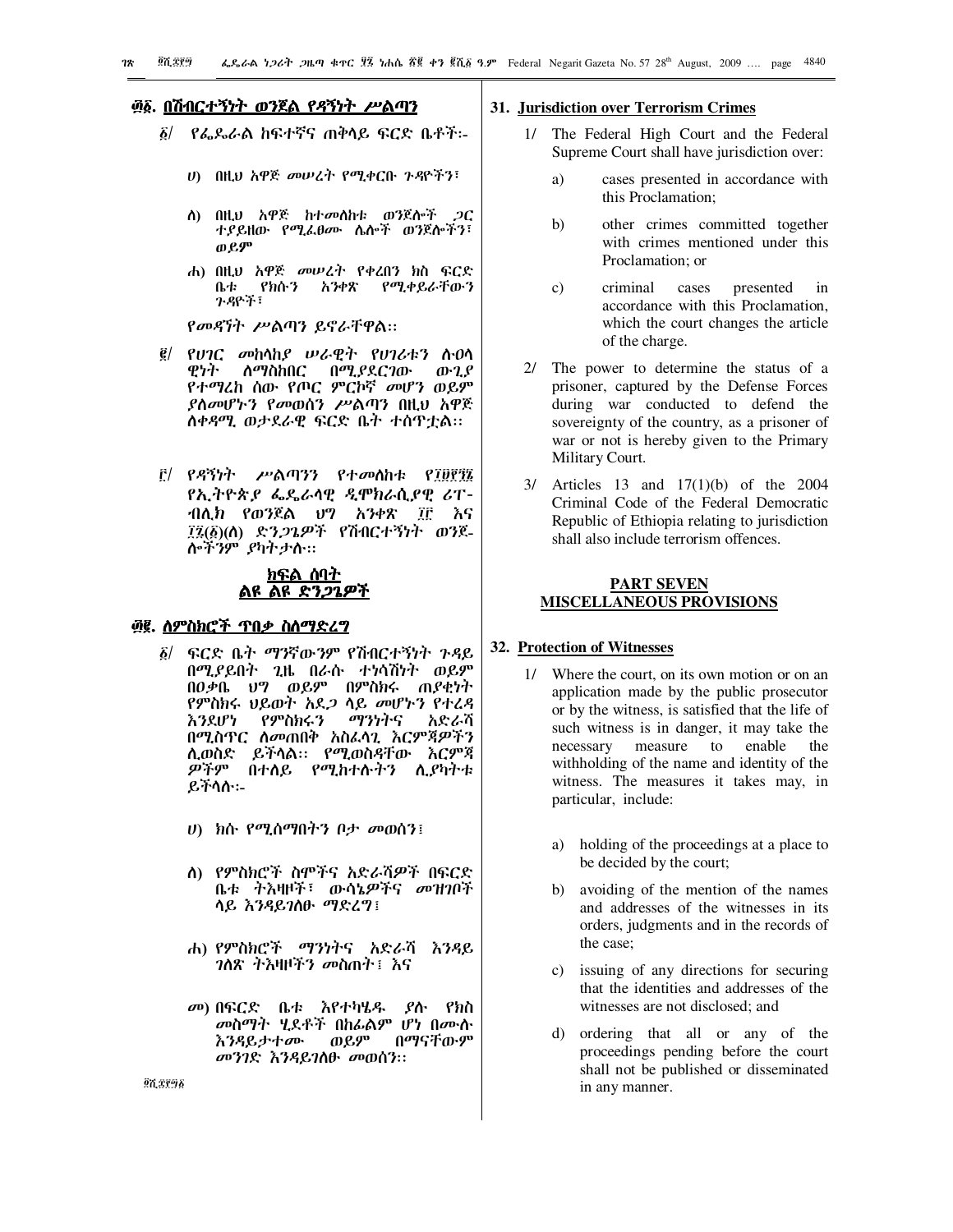ማንኛውም ሰው በዚህ አንቀጽ ንዑስ አንቀጽ  $\ddot{e}$ (፩) መሠረት የተሰጠን ውሳኔ የተሳሰፌ እንደሆነ ከአምስት እስከ አሥር *ዓመ*ተ በሚደርስ ፅ৮ እስራትና ከብር ፲ሺ እስከ ፴ሺ በሚደርስ የገንዘብ መቀጮ ይቀጣል።

## <u>፴፫. የፍርድ ሂደትን ስስመርዳት</u>

*ግን*ኛውም ሰው በዚህ አዋጅ የተ*መ*ስከተ ወንጀል  $0$ <sub>a</sub>  $0$ <sub>a</sub>  $0$ <sub>a</sub>  $0$ <sub>a</sub>  $0$ <sub>a</sub>  $0$ <sub>a</sub>  $0$ <sub>a</sub>  $0$ <sub>a</sub>  $0$ <sub>a</sub>  $0$ <sub>a</sub>  $0$ <sub>a</sub>  $0$ <sub>a</sub>  $0$ <sub>a</sub>  $0$ <sub>a</sub>  $0$ <sub>a</sub>  $0$ <sub>a</sub>  $0$ <sub>a</sub>  $0$ <sub>a</sub>  $0$ <sub>a</sub>  $0$ <sub>a</sub>  $0$ <sub>a</sub>  $0$ <sub>a</sub>  $0$ <sub>a</sub>  $0$ <sub>a</sub>  $0$ <sub>a</sub>  $0$ <sub>a</sub>  $0$ <sub>a</sub>  $0$ <sub>a</sub>  $0$ <sub>a</sub>  $0$ <sub>a</sub>  $0$ <sub>a</sub>  $0$ <sub></sub> በአድራንቱ የተፀፀተ እንደሆነና አፌፃፀም ስስወንጀስ **NHCHC** ስማስረዳት የተባበረ እንደሆነ ወይም ወንጀሱን በመፌፀሙ ከርሱ *ጋ*ር የተሳተፉ ሰ*ዎችን ያጋ*ስጠ እንደሆነ በዐቃቤ ህግ ጥያቄ መነሻነት ፍርድ ቤቱ ቅጣቱን ሲያቀልስት ይችላል።

## <u>፴፬. ፈንድ ስስማቋቋም</u>

 $270$ የሚኒስትሮች ምክር ቤት በሚያወጣው መሠረት የሽብርተኝነት ተጎጂዎች ፌንድ ይቋቋማል።

## ፴ሯ. <u>የመተባበር ግዴታን መጣ</u>ስ

በዚህ አዋጅ አንቀጽ ፲፫፣ ፲፬፣ ፲፭፣ ፳፩ ወይም ፳፪ መሠረት የተጠየቀውን ትብብር ያላደረገ፣ ለመተባበር ፌቃደኛ ያልሆነ ወይም በፖሊስ የወንጀል *መ*ከላከል ወይም ምር*መራ ሥራ* ሳይ ሆን ብሎ ማናቸውንም እንቅፋት የፌጠረ ማንኛ ውም ሰው ከሦስት እስከ አሥር ዓመት በሚደርስ ፅኮ እስራት ይቀጣል።

#### <u>፴፮. ተሬጻሚ የማይሆኑ ሕጎች</u>

- *ጋ*ር የሚቃረን ማናቸውም ከዚህ አዋጅ  $\delta$ / ሕግ፣ ደንብ፣ መመሪያ ወይም የአሠራር ልምድ በዚህ አዋጅ በተመሰከቱ ጉዳዮች ሳይ ተፈፃሚነት አይኖረውም፡፡
- ፪/ የዚህ አንቀጽ ንዑስ አንቀጽ (፩) እንደተጠበቀ ሆኖ የወንጀል ሕግና የወንጀለኛ መቅጫ ሥነሥርዓት ሕግ ድንጋጌዎች ተልጻሚ ይሆናሱ።

# <u>፴፯. ደንብ የማውጣት ስልጣን</u>

የሚኒስትሮች  $P<sup>b</sup>$ n $C$ ቤት አዋጅ  $8033$ ስማስፌፀም የሚያስፌልን ደንቦችን ሲያወጣ ይችሳል።

2/ Any person who contravenes any decision or order issued under sub-article (1) of this Article shall be punishable with rigorous imprisonment from five to ten years and with fine from Birr 10,000 to Birr 30,000.

## 33. Assisting Judicial Proceedings

The court may mitigate the punishment, upon a request made by the public prosecutor where the defendant repents about his act of committing any of the crimes mentioned under this Proclamation and cooperates in elaborating in detail the manner of the commission of the crime or discloses the identities of the persons who participated in the commission of the crime.

## 34. Establishment of Fund

Upon the issuance of regulation by the Council of Ministers, terrorism victims fund shall be established.

# 35. Breach of Duty to Cooperate

Whosoever fails or is unwilling to make the requested cooperation, pursuant to Article 13, 14, 15, 21 or 22 of this Proclamation, or intentionally makes any hindrance on the crime prevention or investigation functions of the police is punishable with rigorous imprisonment from three to ten years.

## 36. Inapplicable Laws

- No law, regulation, directive or practice  $1/\sqrt{2}$ shall, in so far as it is inconsistent with this Proclamation, be applicable with respect to matters provided for by this Proclamation.
- 2/ Without prejudice to the provisions of subarticle (1) of this Article, the provisions of the Criminal Code and Criminal Procedure Code shall be applicable.

#### 37. Power to Issue Regulations

The Council of Ministers may issue regulations necessary for the implementation of this Proclamation.